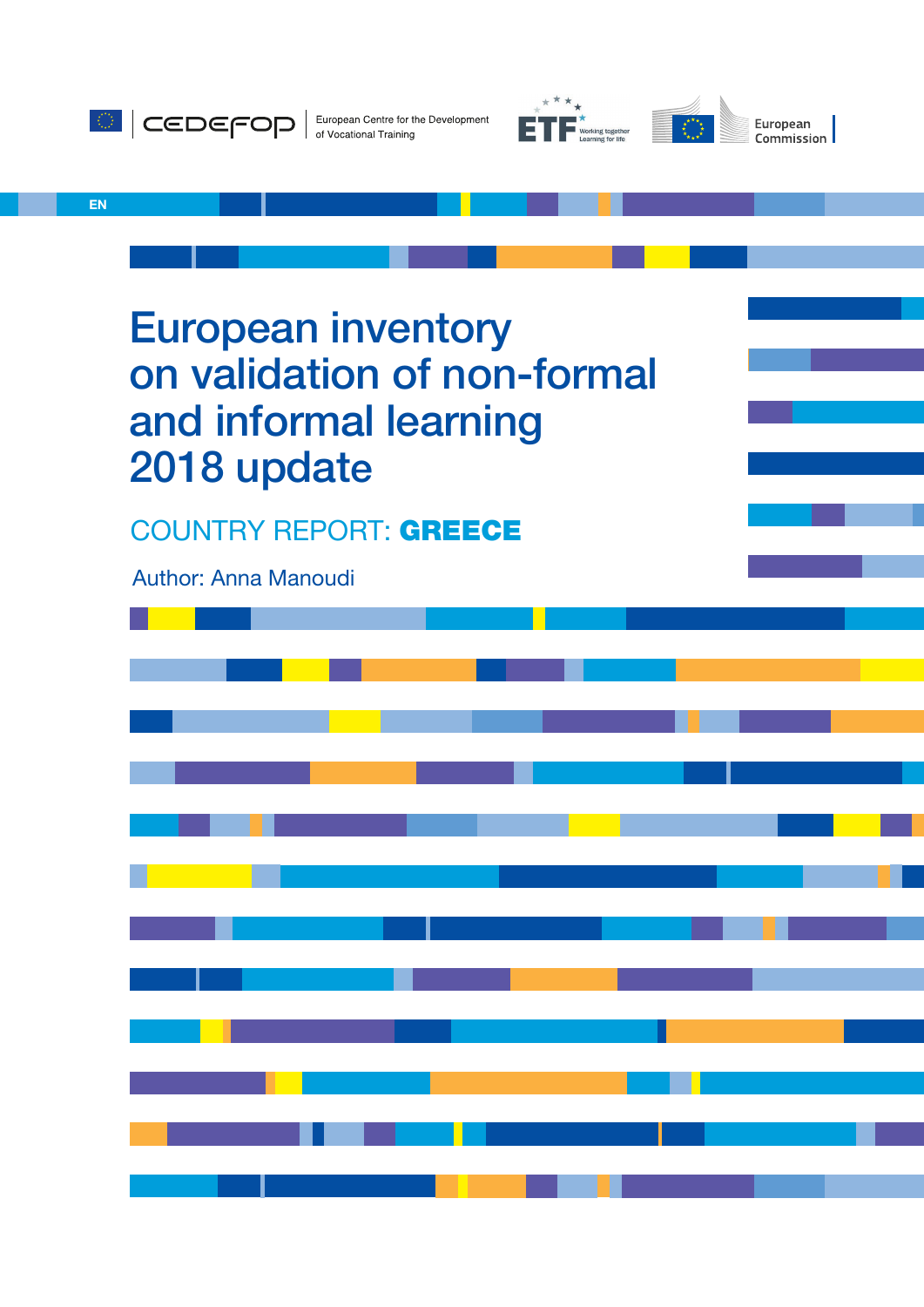# **Acknowledgements**

This country update was produced by Anna Manoudi, as part of the 2018 update to the European Inventory on validation, a project managed by ICF (lead consultants: Manuel Souto-Otero, Ilona Murphy, Gabor Endrodi, David Scott and Andreea Hrimiuc) under the supervision of a steering committee formed by the European Commission (Koen Nomden, Godelieve Van-Den Brande; Martina Ni Cheallaigh and Corinna Liersch), Cedefop (Ernesto Villalba and Jens Bjornavold), and the ETF (Michael Graham and Kersti Raudsepp).

The report has benefitted from feedback from the European qualifications framework advisory group (EQF AG) members for Greece as well as other national-level quality assurance (QA) contacts with expertise in validation.

Work was carried out under DG EMPL Implementing Framework Contract EAC/47/2014-3: VC 2017/0692

Disclaimer:

The contents of this publication do not necessarily reflect the position or opinion of the European Commission, Cedefop, the ETF, ICF, the EQF AG members or the other QA contacts. Neither the European Commission nor any person/organisation acting on behalf of the Commission is responsible for the use which might be made of any information contained in this publication.

The publication has neither been edited nor proof-read by Cedefop's editing service.

Please cite this publication as: Manoudi, A. (2019). *European inventory on validation of non-formal and informal learning 2018 update: Greece.*  http://libserver.cedefop.europa.eu/vetelib/2019/european\_inventory\_validation\_2018\_Greece.pdf

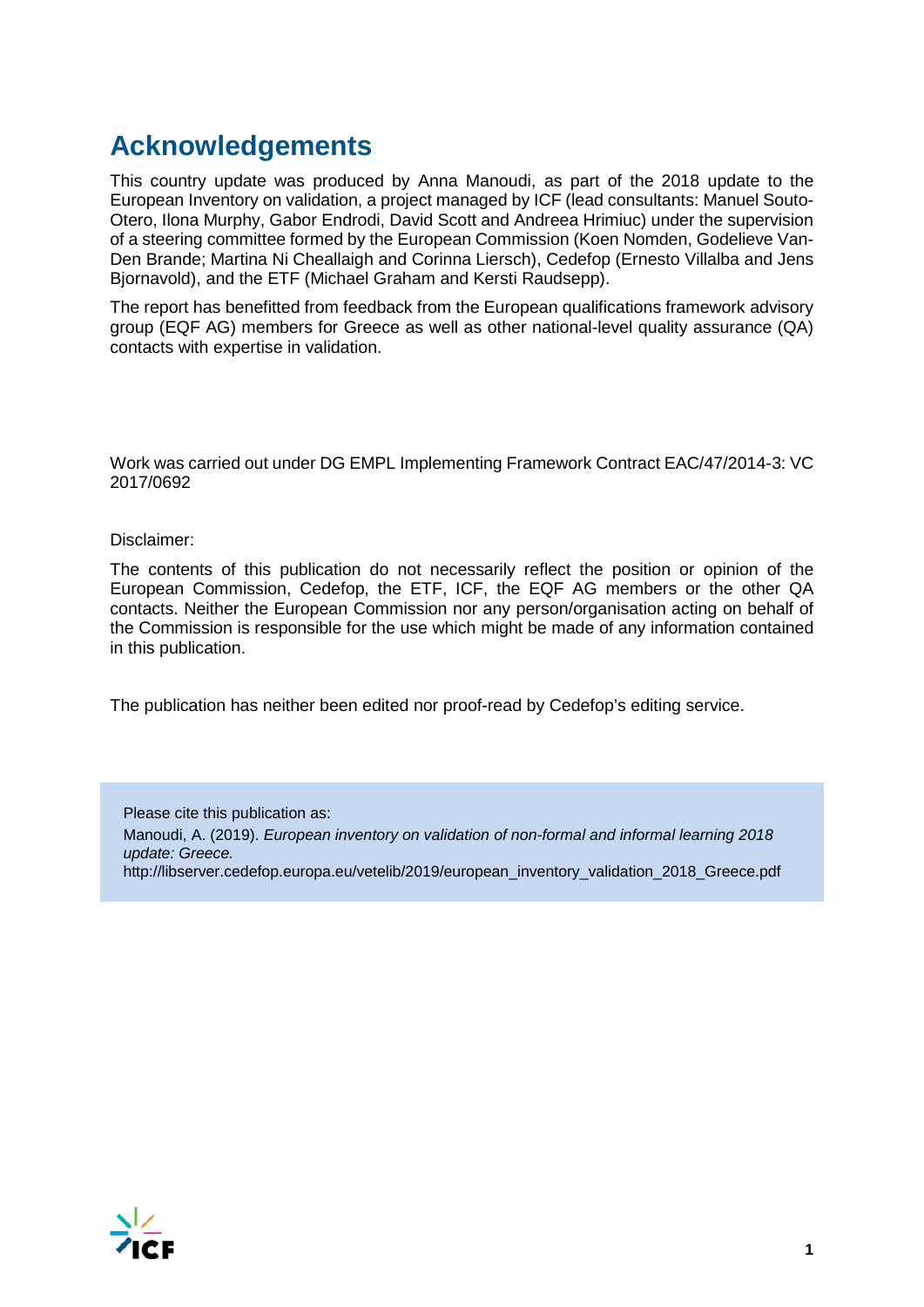# **1 Introduction**

Progress in Greece, in terms of implementing the 2012 Council Recommendation on the validation of non-formal and informal learning has been somewhat slow, in the sense that a framework for validation that can encompass informal learning gained through work experience is not part of immediate plans. Validation of informal learning in particular, is not seen as a societal need or a political priority.

During the past two years, continuing vocational education and training (CVET) has been the policy priority and this is where most progress has been made. Initial vocational education and training (IVET) has also been prioritised as there is a large volume of IVET graduates whose status needed to be addressed. Hence, the accreditation of Institutes of Vocational Training (IEK) graduates has been regularised over the past two years (IEKs are defined as non-formal education in Greece).

In summary, progress made between 2016 and 2018, includes:

- Accreditation of CVET training programmes has been a priority. Training programmes are not yet accredited. However, the legislative provisions for the accreditation of training programmes was being prepared by the Ministry of Education during the time of writing this report and their adoption is imminent.
- Another significant development since 2016 is the legislative provision for the development of two-year post-secondary vocational training programmes organized by Universities. This is foreseen by Article 8 of Law 4521/2018, according to which, Higher Education Institutes may establish two-year vocational training programmes for Vocational Lyceum graduates (EPAL). These programmes provide diplomas at Level 5 of the Hellenic Qualifications Framework (HQF) and European (EQF) Qualifications Frameworks. Accreditation will be carried out by the Universities, without the involvement of the validation authority (EOPPEP). Significant questions such as whether these cycles will be part of formal education, need to be clarified.
- Progress is being made in terms of basic skills for adults, in the context of the Upskilling Pathways recommendation. This progress has taken the form of two pilot projects within the calls for the European Agenda and EaSi progress, with less clear progress in terms of policy or provision at national level.
- In post-secondary VET, the certification of those who will graduate from the fourth year of Vocational Upper Secondary School (the 'Apprenticeship Class' – *taksi mathiteias*) has been developed.

The development of a system for the certification of outputs was imminent during the 2016 Inventory update. Since then, progress has been slow in terms of the development of a National System for the Certification of Outputs. In 2018, this system remains one of the strategic objectives of the National Organisation for the Certification of Qualifications and Vocational Guidance (EOPPEP). If implemented, the certification will follow criteria and processes that will ensure that the certified qualifications correspond to the requirements of the relevant certified occupational profiles (*Epaggelmatiko Perigramma*).

Validation of non-formal and informal learning is thus not yet fully developed in Greece, due to lack of legislation in this field possibly stemming from cultural factors. Even though informal and non-formal learning represent the majority of learning pathways in Greece, such learning is not adequately valued and recognised in society. In relation to validation of informal learning, a cultural shift would also be required in favour of learning outcomes, to support steps towards recognition and validation.

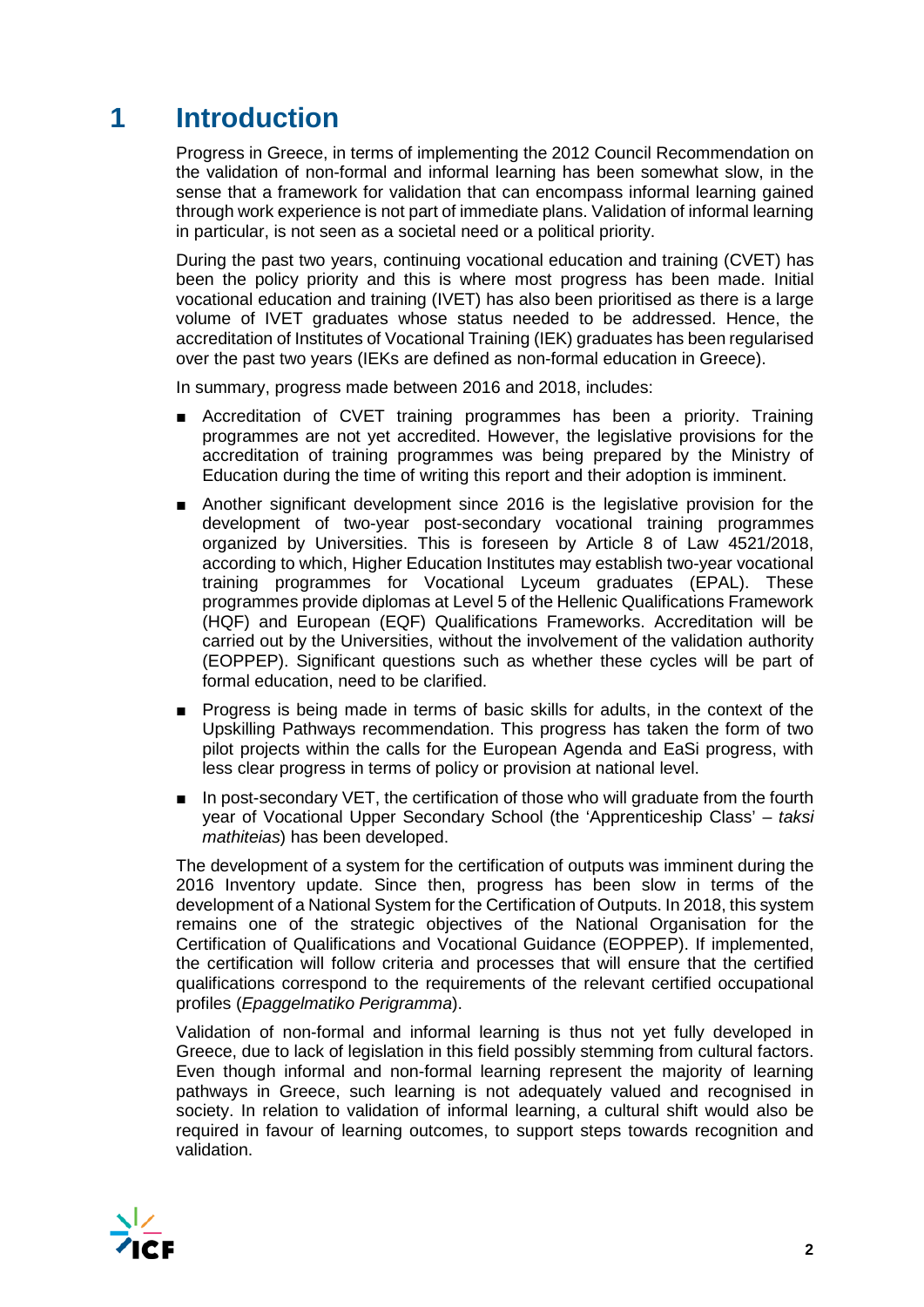# **2 National perspective**

## **2.1 Overarching approach to validation**

In order to better understand the developments and state of play in the validation of non-formal and informal learning in Greece, it is important to highlight the definitions used in the country, regarding initial vocational education and training (IVET), vocational education and training (CVET), non-formal learning and validation.

### **Box 1: Definitions of key terms in the Greek context**

**Initial Vocational Education and Training (IVET):** Under the law on Restructuring of Secondary Education (Law 4186/2013 of September 2013), IVET in Greece includes Vocational Training Schools (SEKs) (ISCED 3) and Institutes of Vocational Training (IEKs) (ISCED 4). IEKs were recognised as non-formal learning institutions by the 2010 Lifelong Learning law. SEKs were introduced by the 2013 law and were also recognised as nonformal learning institutions to provide initial vocational training to graduates of formal compulsory education. However, only 4 of the foreseen 95 SEKs were established and according to law 4386/2016, the SEKs will be abolished on 31 August 2019.

#### **Non-formal learning:**

Compared to the definition provided by the 2012 Council Recommendation for the validation of non-formal and informal learning, it is underlined that non-formal learning does not have the same definition in Greece. The 2013 Referencing Report of Greece also highlights this difference<sup>[1](#page-3-0)</sup>.

Non-formal education in accordance with Greek legislation (Law 3879/2010, art. 2, paragraph 4 and Law 4386/2016, art. 66, paragraph 2) includes:

- 1. IVET
- 2. CVET
- 3. General Adult Education
- 4. In post-secondary VET, the fourth year after graduating from the Vocational Upper Secondary School (EPAL), named 'Apprenticeship Class' is also defined in the area of non-formal education.

#### **Validation:**

The word 'certification' (*pistopoihsh*) is mainly used across processes and national policy documents; it may regard documentation that attests that learning took place; but may also imply 'assessment' and 'validation'. However, it is also interesting to note that the word 'certification' (*pistopoihsh*) is sometimes used when no actual assessment takes place. Experts suggest that for 'validation' another term should be used in Greek (*Epikirosi* or *Egyropoiisi tis mathisis),* to imply assessment and equivalence in learning outcomes.**[2](#page-3-1)**

These definitions shape the way non-formal learning and its validation is handled in the country. The above definitions are also used in this report, when discussing national policy documents and processes.

A national system for non-formal and informal learning per se does not exist in Greece. EOPPEP is the centralised authority for such validation, but only takes into

<span id="page-3-1"></span><sup>2</sup> https://e-stadiodromia.eoppep.gr/index.php/education-and-adult-training/



-

<span id="page-3-0"></span><sup>&</sup>lt;sup>1</sup> "The term 'non-formal education' is a direct translation from the terminology in Greek legislation, and does not have the same meaning as the term 'non-formal learning' as defined in the 2012 Recommendation on the Validation on Non-formal and Informal Learning", and as updated in 2015. In Greece, non-formal education refers to the educational activities outside the formal educational system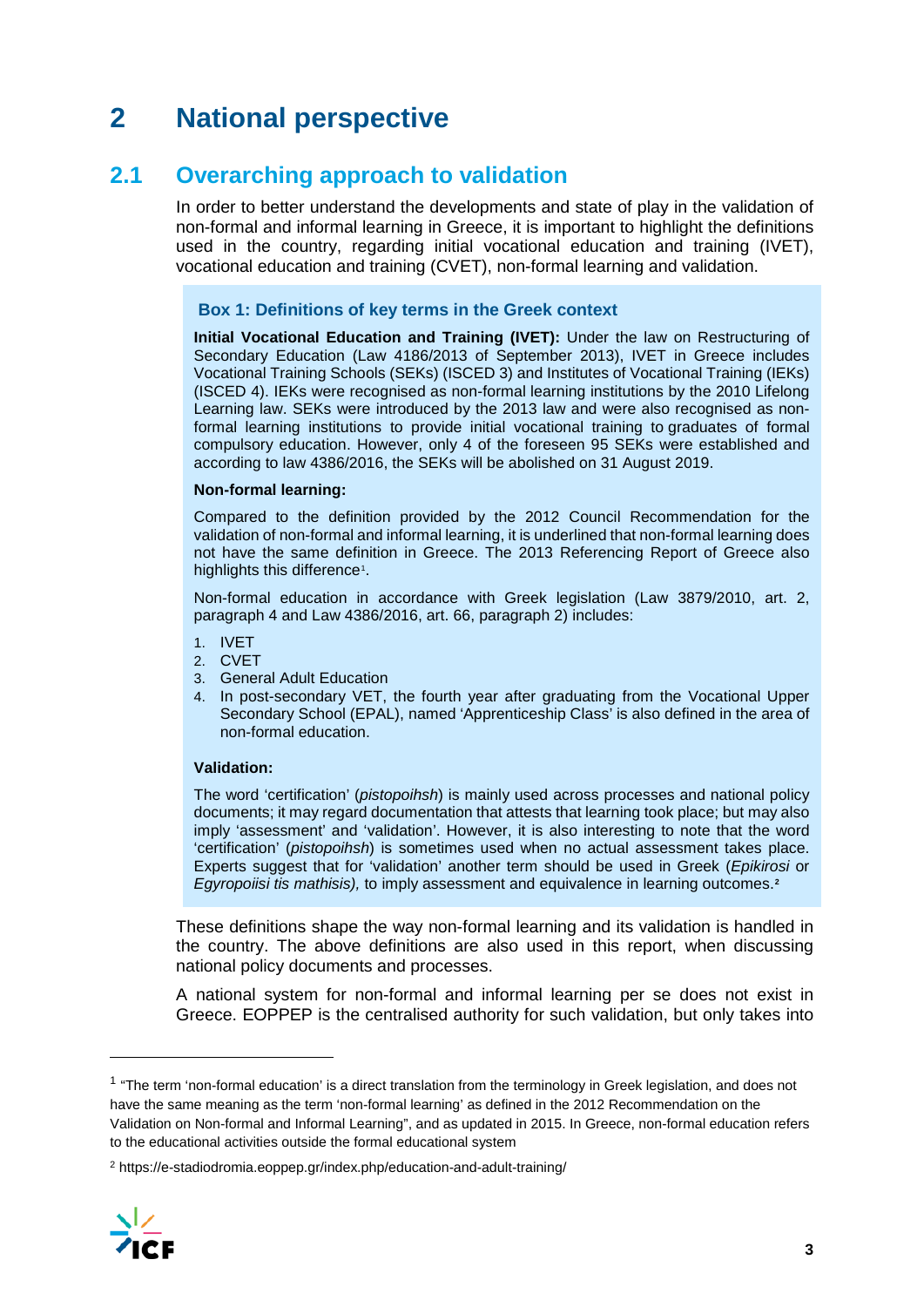account learning coming from specific IVET and CVET providers. Hence, EOPPEP validates some learning in IVET and CVET based on legislated criteria for infrastructure, trainers & curricula, as well as enacted specifications for the organisation and operation of the provider, employed staff and provided services.

EOPPEP is also working on the development of occupational profiles with the active contribution of the social partners, with increasing emphasis on learning outcomes regardless of the learning path.

Progress in implementing the Council Recommendation on the validation of nonformal and informal learning has been somewhat slow, in the sense that a framework for validation that can encompass informal learning gained through work experience is not part of immediate plans. Policy priorities have instead focused on the validation of non-formal learning given that IVET and CVET are defined as non-formal education in Greece. Continuing VET has been the top policy priority and this is where most progress has been made over the past two years. CVET centres are entering a process of voluntary accreditation of their programmes and the priority for the remainder of 2018 will be how to certify the outputs of CVET centres, which is to be developed in consultation with the social partners through a working group set up for this purpose.

Also, priority has been placed on the accreditation of graduates of Vocational Training Institutes (IEKs) which provide IVET. This is because there is a large volume of graduates whose status needs to be addressed/normalised. IEKs are defined as nonformal education in Greece, in this sense falling within the remit of non-formal and informal learning.

More specifically, in terms of non-formal learning (which in Greece generally has characteristics of 'formal' learning), there are streams of actions that have been taken in a validation perspective, as follows, in relation to CVET:

- 1. Curricula are now certified based on learning outcomes. The Ministry of Education together with teams of drafters developed these and they were certified by EOPPEP.
- 2. Significant progress has been achieved in terms of CVET through the establishment of the accredited study programmes. The accreditation of the study programmes has been linked to the accreditation of the training structures. Ministerial Decisions are awaiting for these to be implemented.
- 3. Again in terms of CVET, a framework has been developed for the Lifelong Learning Centres as a regulation has been created for their operation and inspection and penalties have been foreseen. A recent law (Article 89 of Law 4547 of 2018) makes provisions for certification of outputs of CVET centres (in particular of Lifelong Learning Centres) and for the inspection of CVET centres and for imposing fines on those who do not comply. The law prompts for the Ministerial Decisions necessary, which are currently pending.

And in relation to IVET:

1. IVET examinations have been regularised as these exams were only taking place once a year. They take place twice a year now, from September 2018. These exams offer the possibility to certify the outputs of IVET learning. The post-secondary VET 'apprenticeship year' (*Mathiteia IEK*) has been initiated and a Quality framework has been developed for it. The first phase of the certification process for the Vocational Education and Training (VET) Apprenticeship Scheme took place in July 2018: 340 apprenticeship graduates successfully completed the exams that were organised by EOPPEP. EPAL graduates (graduates from Vocational Upper-Secondary Schools) of seven

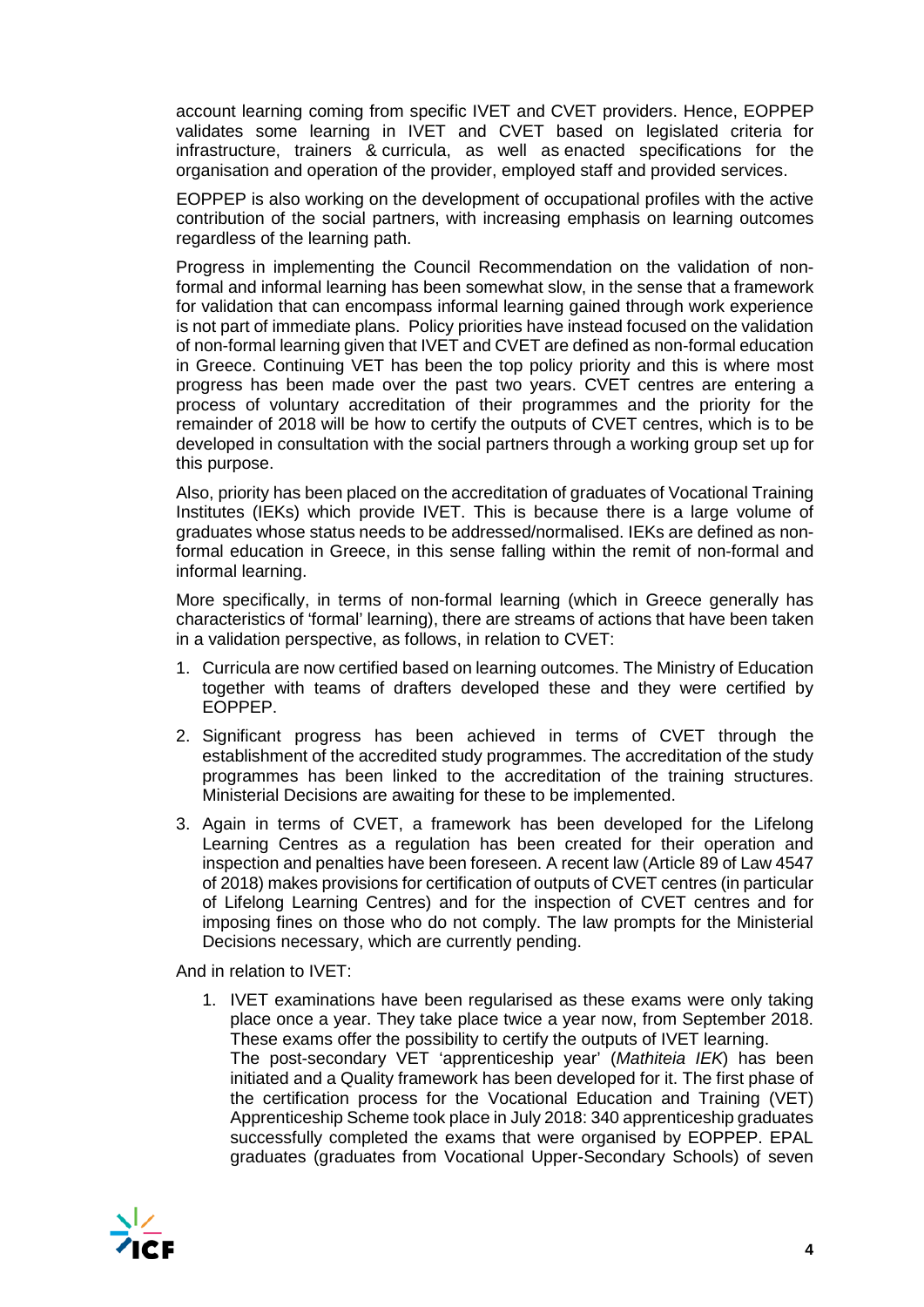different specialties were examined in the first phase. Graduates of the same seven - plus another nine specialties (16 specialties in total) - will be examined in the second phase of the certification process which will take place in early 2019[3](#page-5-0) . Two-year IVET programmes were initiated by Universities as of September 2018, in 10 specialisations. These will be differentiated from the IVET offered by IEKs as quality will be assured by the University offering the programmes and participants will not sit IEK examinations. The specialisations themselves must be consistent with the curriculum studies of the University Department offering them, and this is expected to give new impetus for the IVET offer in new specialisations.

## **2.2 Validation in education and training**

As described in the 2016 Inventory report, EOPPEP is the certification authority, that is, the authority responsible for the quality assurance of the certification of qualifications in Greece. It was created in November 2011, merging three pre-existing organisations in a single organisation dealing with both inputs (infrastructures, trainers etc.), guidance, and outputs/certification<sup>[4](#page-5-1)</sup>.

In 2010, the Lifelong Learning law (Law 3879/2010) recognised non-formal and informal learning as part of lifelong learning and the providers of such learning as parts of the National Framework for Lifelong Learning. The law also introduced new organisations and empowered decentralised authorities. However, the new organisational structure that the 2010 law provided has since changed given the restructuring of organisations and authorities under the overall reforms in the public sector.

The law on Restructuring of Secondary Education (Law 4186/2013) identifies entities/institutions offering non-formal learning that can lead to recognised certifications on a national level. According to the law, non-formal learning institutions (public or private) include:

- **Vocational Training Schools** (*Sxoli Epaggelmatikhs Katartishs - SEK)* that offer initial vocational training to graduates of compulsory education (gymnasium), including an apprenticeship year – these institutions will however be abolished on 31 August 2019;
- **Vocational Training Institutes** (*Institouto Epaggelmatikhs Katartishs- IEK),*  offering initial vocational training to graduates of formal, non-compulsory secondary education (general or professional lyceums);
- **Lifelong Learning Centres** *(Kentra Dia biou Mathisis – KDBM***)**, offering continuous vocational training, general adult education, vocational guidance and lifelong counselling; and
- **Colleges** (*Kollegia)*, which offer non-formal learning to graduates of noncompulsory secondary education (general or professional lyceums).

<span id="page-5-1"></span><sup>&</sup>lt;sup>4</sup> The term 'inputs' refers to the study programme, teaching methods, teachers/trainers qualifications and course duration. The term 'outputs' refers to the outcome of the above processes, which is the certification of qualifications and which is not to be confused with learning outcomes.



<span id="page-5-0"></span> <sup>3</sup> Refernet Newsletter Greece, October 2018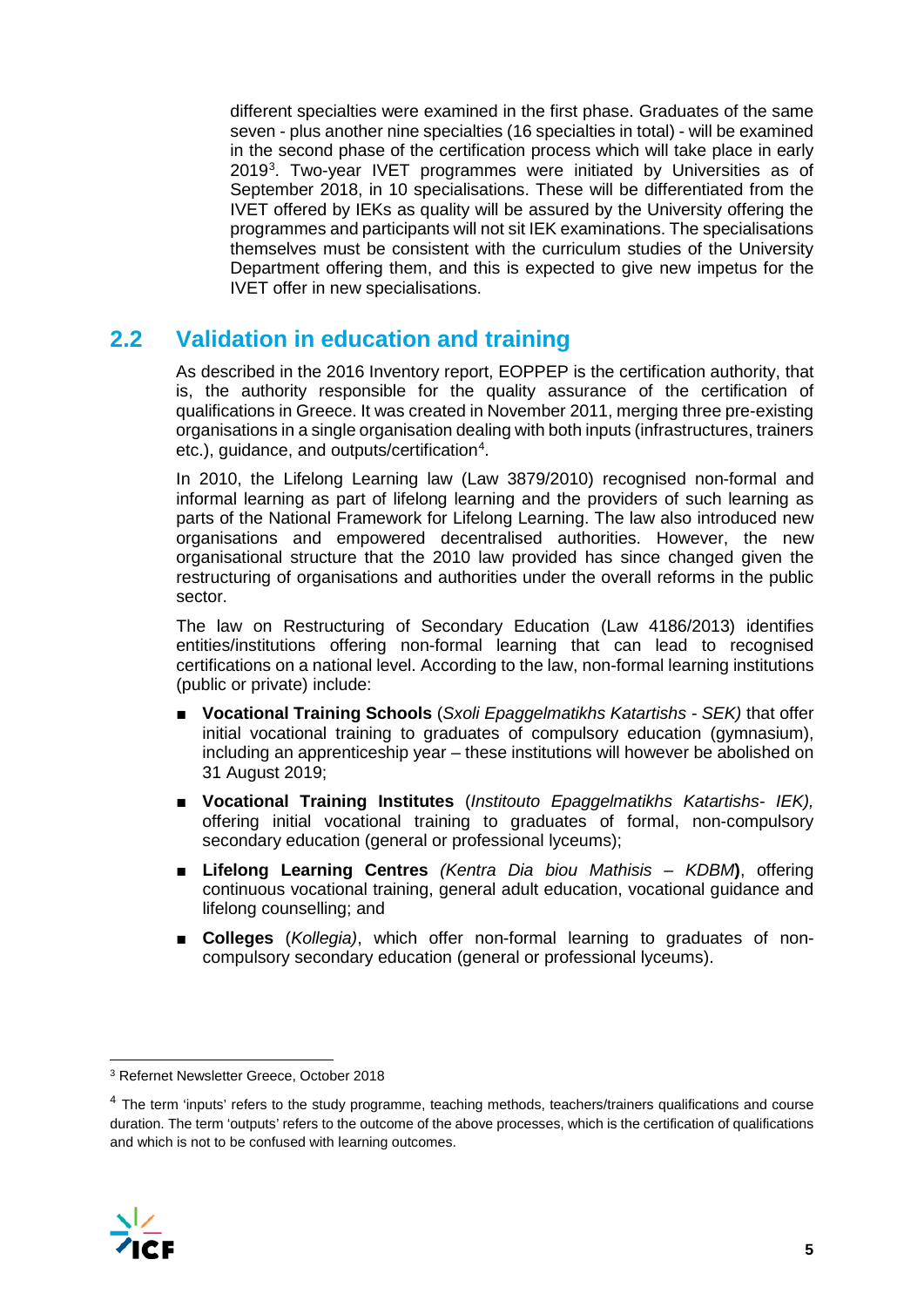Vocational Training Schools, Vocational Training Institutes and Lifelong Learning Centres can be public or private, while Colleges are private Institutions. Private providers must meet specific criteria to receive licencing.

The Ministry of Education and EOPPEP are responsible for inputs in non-formal learning, whereas EOPPEP is the responsible organisation for the outputs. Additionally, graduates from the above mentioned non-formal learning institutions, except from Colleges (*Kollegia) and Lifelong Learning Centres*, receive a certification of vocational training and can participate in examinations held by EOPPEP. Success in these examinations leads to: a) a 'Vocational Specialisation Diploma' (*Ptychio Epaggelmatikis Eidikothtas*) (ISCED level 3) for graduates of Vocational Training Schools (SEK) and b) Vocational Specialisation Diploma' (Diploma Epaggelmatikis Eidikotitas, Ekpaidefsis kai Katartisis) (ISCED level 4), awarded to graduates of Institutes of Vocational Training (IEK) that is linked to professional rights and licence to practice. The specialisation diploma is also linked to the HQF.

### **Validation in non-formal learning (IVET)**

Regarding IEKs, the validation process, rules and regulations regarding the examinations and studies follow the IEK Regulation (Decision 5954/2.07.2014). For each IEK specialisation, EOPPEP has developed Certification Regulation Guides, where individuals can find information on the type of examinations and the relevant process, a description of the job profile, the task analysis that describes the knowledge-skills and competences that the individual should demonstrate under job relevant thematic areas, and duration of the process etc. The guides also include a number of questions (approximately 300) relevant to the content of examinations. Examinations include both a theoretical and a practical part. The theoretical part involves written examinations. The examinations are held all over the country in specific Examination Centres, but are assessed centrally by EOPPEP<sup>[5](#page-6-0)</sup>. The written essays, included in the theoretical part of the exam, are assessed by two examiners. The practical part aims at assessing the individual's professional skills and competences as described in the pre-agreed job profiles. This part of the examination takes place in the IEK laboratories or in laboratories or work places where the applicants conducted their practical training/work placement during their studies. The examiners are present during the practical exam and evaluate in situ the individual's performance. An oral examination with three examiners follows to allow individuals to explain their work. The examiners represent EOPPEP and regional social partners. In order to be successful, the individual must be positively assessed by at least two of the three examiners. The practical examinations may take place in more than one examination centre, depending on the specialisation.

## **Validation in non-formal learning (CVET)**

The same process is followed by graduates of the Lifelong Learning Schools operated by and within higher education institutions and vocational training offered by the Lifelong learning centres belonging to the social partners. The Lifelong learning law allowed those institutions to run Lifelong Learning Schools that are recognised to offer non-formal learning. After the completion of each training programme, participants receive a certificate of participation and a training certificate. Research shows that participants are assessed either through weekly tests or only through final examinations. Each Lifelong Learning School determines the way participants are assessed. Training programmes are very often taught exclusively through e-learning,

<span id="page-6-0"></span> <sup>5</sup> Announcements on examination guides and results for each specialisation can be found at https://www.eoppep.gr/index.php/el/certification-exams/anakoinwseisiek/ (in EL)

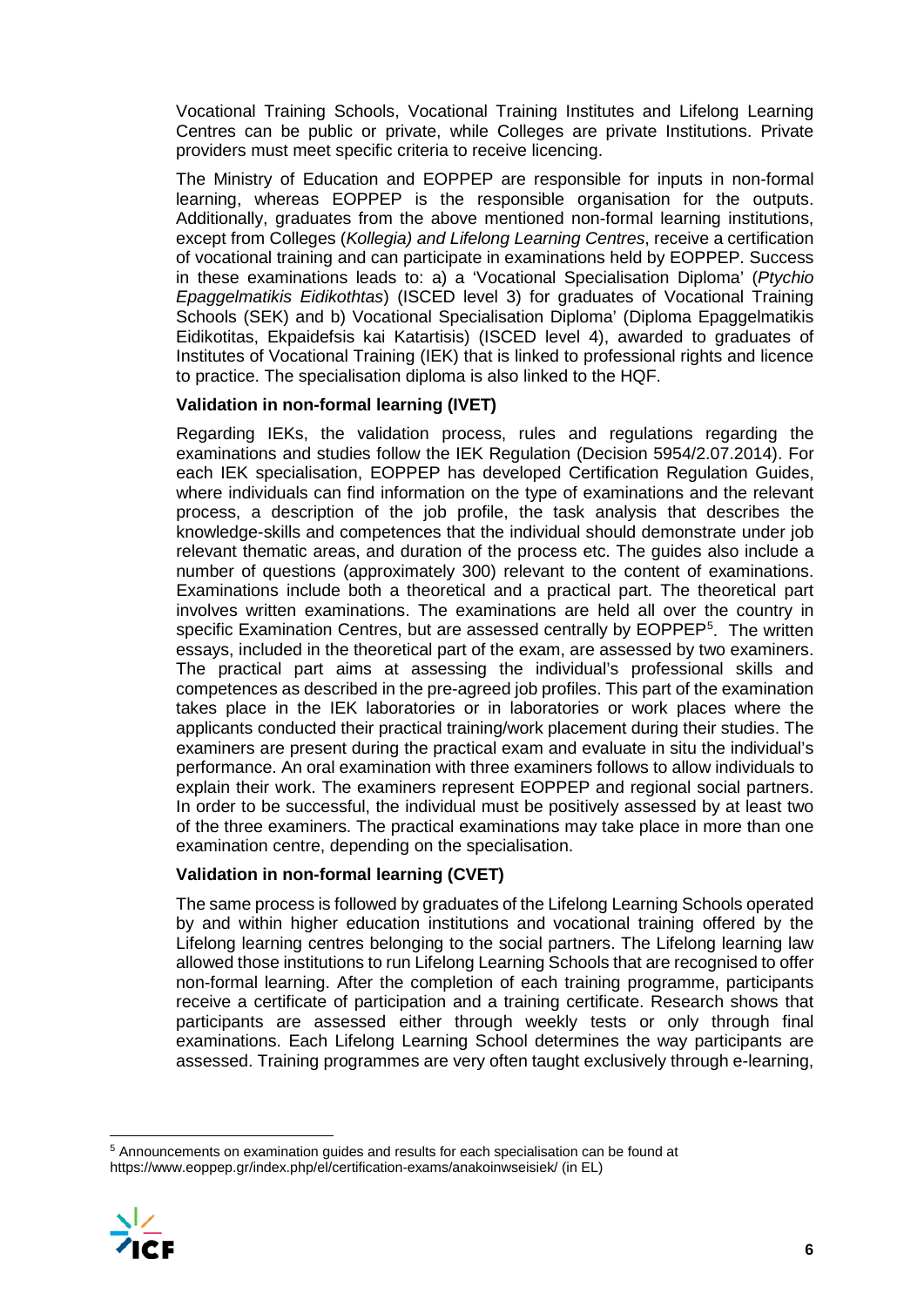such as examples of courses provided by the Aristotle University of Thessaloniki and the University of Pireaus.

The 3879/2010 Act also identified institutes/research bodies of the most significant social partners<sup>[6](#page-7-0)</sup> as institutes providing lifelong learning services, thus including them in the National Lifelong Learning System. These stakeholders provide CVET opportunities to their members and/or employees of their members. The relevant training programmes are relative to professions and sectors. After the completion of the programme, participants are provided with a certificate of attendance (KEK GSEVEE a). The successful completion of some of these training programmes is linked to the advancement of professional rights (for example, Energy Inspector is eligible to be included in the relevant national registry) (KEK GSEVEE b). As these institutes are recognised to offer non-formal learning, their graduates can opt to sit the examinations held by EOPPEP for their specialisation.

It should also be noted that the 2013 law recognises distance learning as equal to traditional learning, as any private or public institution that offers non-formal learning can choose this type of learning. If a distance learning training programme relates to an entire specialisation, then the graduates receive a Certification of Vocational Training and can sit in the EOPPEP Certification examinations.

### **Online Greek Qualifications Register**

EOPPEP has established the Greek Qualifications Register online: [http://proson.eoppep.gr](http://proson.eoppep.gr/) and http://proson.eoppep.gr/en upon its responsibility for the creation and development of the HQF and its referencing to the EQF and under the supervision and coordination of the Ministry of Education, Research and Religious Affairs. It comprises the qualifications classified in the HQF and referenced to the EQF, together with information based on a unified description standard suggested by the European Commission, to allow for uniformity in the structure of information concerning qualifications among European countries. The Qualifications Register is linked to the European Portal 'Learning Opportunities and Qualifications in Europe' [\(http://ec.europa.eu/ploteus\)](http://ec.europa.eu/ploteus).

**To date, 674 qualifications have been** sent by the respective educational institutions. EOPPEP has already processed 500 of them to be **included in the Register. The majority of qualifications are Level 5 (188 qualifications), followed by Level 6 degrees (130 qualifications) and Level 4 (55 qualifications) (source: EOPPEP j).** During 2017, the National Qualifications Register was highlighted as good practice at the EU level and in April 2018, there was an exchange with Latvia on the registers of the two countries. In the future, it is planned for the awarding bodies to gain access to the Qualifications Register upon EOPPEP's authorization, with a view to directly updating the qualifications they award and adding new qualifications.

### **The National System for Certification of Outputs**

The development of a National System for Certification of Outputs is one of the strategic objectives of EOPPEP (EOPPEP, b). This is a very important step, considering the focus of the national education system on inputs.

The National System aims at certifying qualifications that the Greek state is interested in and that are expected to boost employment. The certification would be implemented according to criteria and processes that will ensure that the certified qualifications correspond to the requirements of the relevant certified occupational profile

<span id="page-7-0"></span> <sup>6</sup> The Institute of Labour (IN.E.); The Centre for Education Policy Development (K.AN.E.P.) at the Confederation of Greek Workers in Greece (G.S.E.E.); The Small Business Institute (I.M.E.) at the General Confederation of Professional Craftsmen and Tradesmen in Greece (G.S.E.V.E.E.); The Social Multi-Centre and Trans-Balkan Institute for Public Administration Senior Management Associations of Civil Servants (A.D.E.D.Y.).

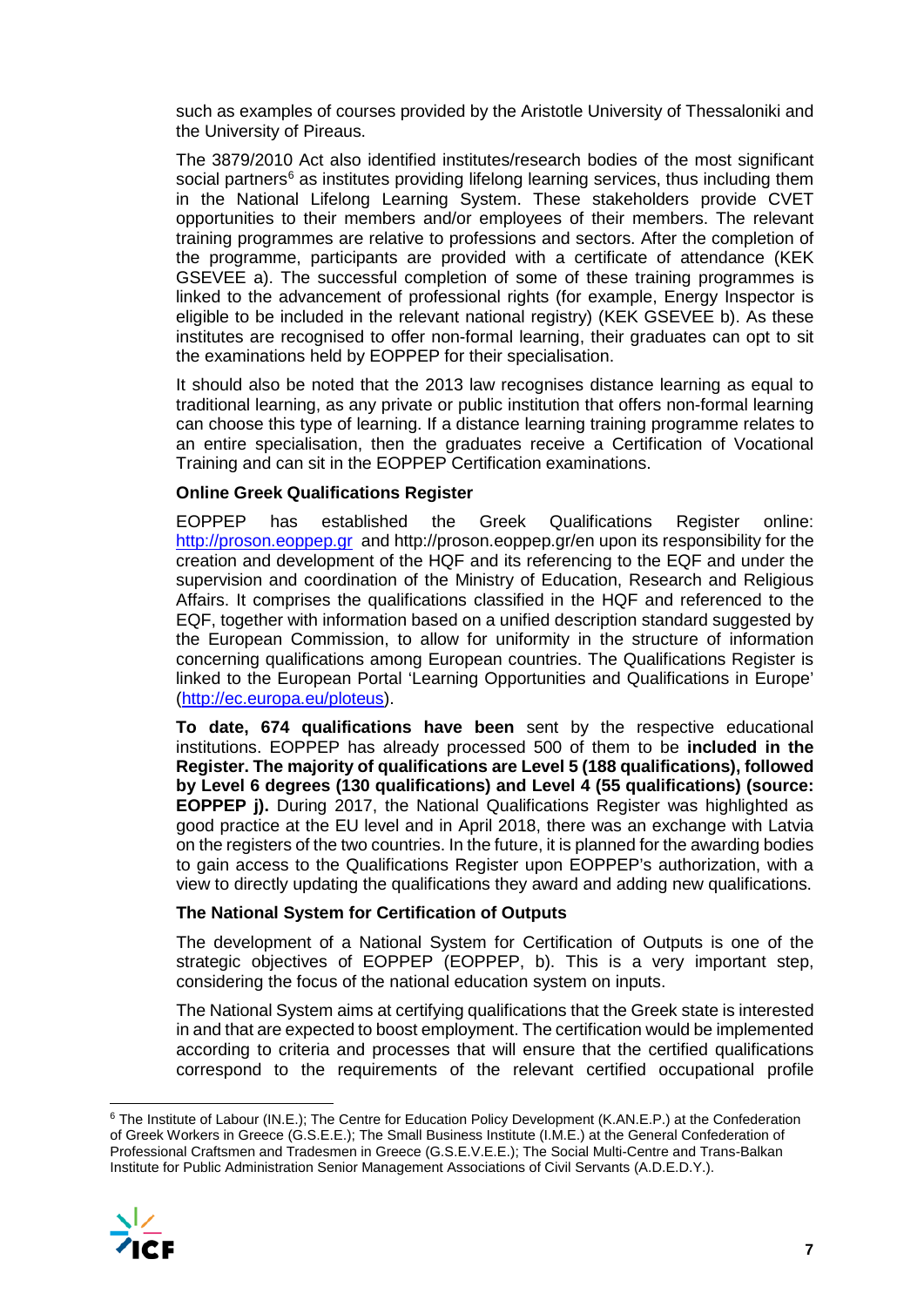(*Epaggelmatiko Perigramma*). Under this framework, professionals that do not hold a formally recognised qualification/title, regardless of the way they have developed their professional knowledge-skills-competences, *will be able* apply to EOPPEP for certification. For the above framework to be implemented, the Greek legislative framework requires that a Presidential Decree (PD) be issued outlining the conditions for the certification of outputs, however progress has been stagnant in this respect since 2016 so this framework has not yet been implemented.

### **VET provided by Higher Education Institutes**

A very recent development related to non-formal learning is the establishment of twoyear post-secondary vocational training programmes organized by the Universities, included in Article 8 of Law 4521/2018. Accordingly, Higher Education Institutes may establish two-year vocational training programmes for Vocational Lyceum graduates (EPAL). These programmes provide diplomas at Level 5 of the HQF and European Qualifications Framework (EQF). The curriculum, based on what is available in other countries will provide specialized knowledge and skills for highly qualified technicians. These programmes are similar to two-year Vocational Diploma Programmes offered by UK Universities.

Even though two-year post-secondary VET is a well-established institution in the European Union, in Greece this is introduced for the first time. Two-year postsecondary vocational training programmes organized by the Universities are a promising new institution because they will be integrated into the Universities; graduates will be offered a level 5 qualification without having to go through the EOPPEP examinations. It is hoped that this new institution will make vocational training more attractive and will in some way help to connect higher education institutes with the labour market.

In order to consolidate this new institution, a concrete implementation plan will be necessary to determine the vital space of the new institution, while resolving key questions such as whether these 2-year cycles will belong to the formal education system and not to post-secondary IVET (which, as mentioned earlier, is not part of formal education in Greece).

A point made by critics (Adrianoupolitis, 2017) is that pathways for secondary VET school graduates into Higher Education will need to be clarified, so that the implementation of the two-year cycles of vocational programmes in higher education institutes are not jeopardised. Also, the Post-Secondary Apprenticeship year of the vocational secondary school (EPAL) also leads to level 5 qualification. The issue of how EPAL graduates can enter these two-year programmes is also of prime importance for improving both the quantity and quality of students in VET and more generally for upgrading the quality of Greek VET, which is a current government priority.

### **Certification of the teaching competence of Adult Trainers in non-formal learning**

As described in detail in the 2016 Inventory Update, since 2014, adult trainers in nonformal learning (as this is defined in Greece) need to have certified educational competence/proficiency to participate in non-formal learning programmes funded by public resources (Law 4115/2013). This includes the IEKs (ISCED 4). The certification process is accessible by all individuals who meet specific criteria: in order to enrol in the certification examinations, one has to meet certain criteria regarding educational attainment or proven professional experience. More specifically, the individual must initially submit an electronic application. According to his/her educational and/or professional status, the system categorises the candidate in one of the following three certification paths: a) Actual Certification, in case the candidate meets certain criteria

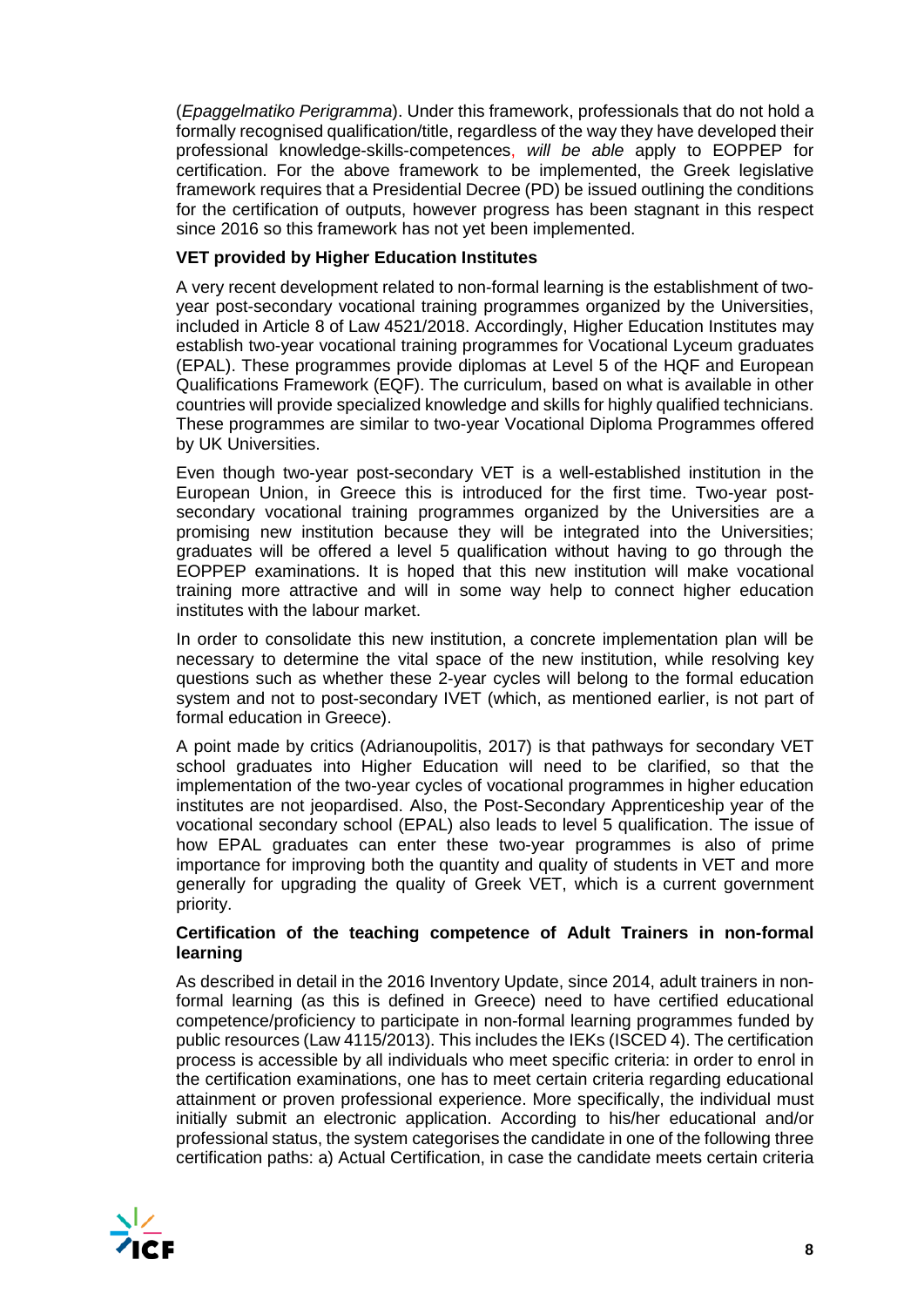(e.g. tertiary education professors in the field of lifelong learning or adult education or continuing education and training); b) Eligible to participate in certification exams: most participants fall under this category, as the criteria are very broad, varying from specific educational titles to a minimum 150 hours relevant teaching experience of adults[7](#page-9-0) ; c) Eligible to participate in certification exams, only after successful completion of train the trainer programme. The last category regards applicants with no relevant professional/teaching experience and who hold no applicable educational title in the field of adult learning.

Certification examinations include both a theoretical and practical part and are aimed at ensuring the candidate meets the relevant knowledge, skills and competences, described in the respective certified Occupational Profile. All details of this assessment stage are explicitly described and analysed on EOPPEP's website (EOPPEP, c). Additionally, a relevant ministerial decision defines the requirements for training programmes for train the trainers.

There are over 11 500 certified Trainers for Adults by EOPPEP enrolled in EOPPEP's Register for Certified Adult Trainers and eligible to teach in non-formal learning programmes.

## **Focus on specific sectors**

Currently, sectoral focus is operationally implemented for:

- Certification of private security personnel
- and for the licensing of specific technical occupations (plumbers, technical works machinery operators, liquid and gas fuel installation and welding, certification of technicians who work with fluoride greenhouse gases, and the register of recognised examiners of train drivers).

### **Training Certification System for employees in the wider public sector**

Another attempt at certifying learning outcomes from non-formal learning relate to the development of a Training Certification System for employees in the wider public sector. The relevant law (Government Gazette no. 1592/30-9-2010) introduces the System and aims at certifying the knowledge acquired by public servants through seminars/trainings delivered by the National Centre of Public Administration, other public sector schools, public universities, technological institutes (TEI) that belong to tertiary education, the European Institute of Public Administration, the Social Polycentre and the Inter-Balkan Institute of Public Administration. All training and training structures should be certified by a Central Certification Committee (KEP). Regarding the certification of participants' knowledge and competences, the law defines that it is based on the learning objectives included in the plan of training. The assessment-certification is managed by the training institutions mentioned earlier. It could include multiple-question tests or open questions, case studies, or assignments that participants have to complete. If successful, participants receive a Certificate of Accreditation which is linked to training points. It should be noted that promotions in the public sector take into consideration these points. Unsuccessful participants receive a certification of participation.

### **Validation of Greek language competence**

Non-formal learning in Greek (for foreigners) and other languages can also be validated through examinations offered by the Greek Language Centre of the Ministry of Education. The General Secretariat for Lifelong Learning plans and implements programmes for the teaching of Greek as a second language to foreigners. The Secretariat also runs procedures for certifying the knowledge of the Greek language

<span id="page-9-0"></span> <sup>7</sup> According to EOPPEP

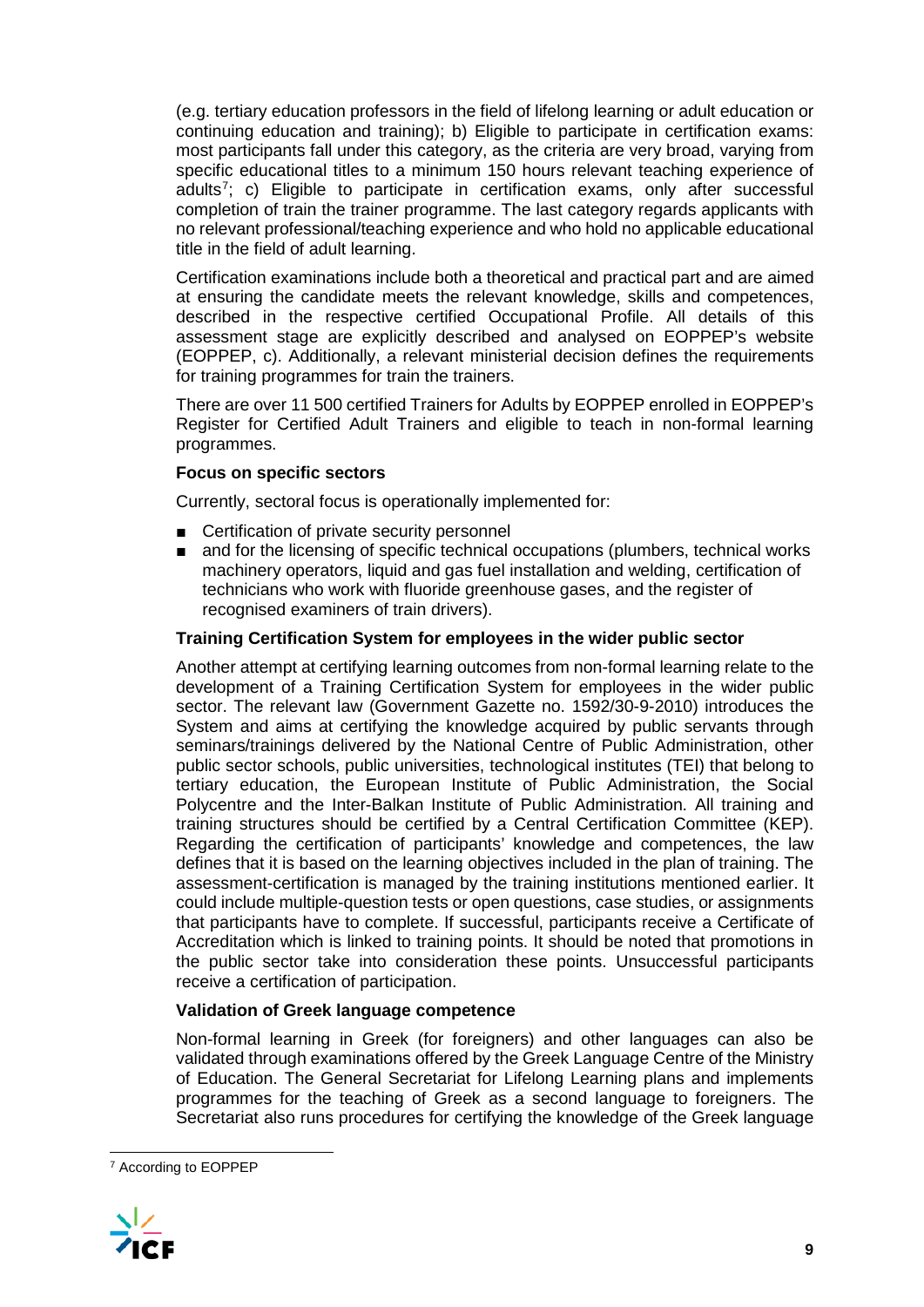and elements of Greek history which are a prerequisite for assigning migrants the status of 'long-term residents'. A special Unit has been created for this certification procedure through the Presidential Decree P.D. 18/23 February 2018.

The Ministry of Education, through the Greek Language Centre (Greek Language Centre, a) also offers the National Language Certificate that any individual can take through examinations, regardless of how the language skills have been obtained (Law 4018/2011, Article 16). This certificate is not linked to formal education and there are no restrictions regarding participation in examinations, so self-learning, informal learning or any type of learning is acceptable.

The Greek Language Competence Certificate has six levels, following the Common European Framework of Reference for Languages of the Council of Europe. This Certificate is recognised in the public and the private sector and is also mandatory for people applying for public sector positions. There is thus an increased interest from applicants to receive the A2 grade certification which is increasingly being demanded as a pre-requisite for public sector jobs such as municipal cleaners, taxi drivers and nurses, professions which are in demand from foreigners.

As far as trainers for the Greek language are concerned, even though it is felt that it is important for trainers to have formal qualifications, there is the possibility for trainers with at least one year of relevant experience to participate in the "train the trainer" programmes offered for those interested in supporting applicants through the process leading to the recognition of Greek language competence.

### **Informal learning**

The validation of informal learning is not yet well developed in Greece, as there is no evidence of an official framework, neither in the public nor in the private sector. However, some steps have been taken in this direction. In the vocational training schools, created by the 2013 law, students that complete the third year of studies and can prove a minimum number of wages/employment hours are not obliged to attend the fourth study year, the apprenticeship year. These individuals can directly take the certification exams of EOPPEP. In that way, the professional experience of a student is recognised as equivalent to part of the curriculum.

The same holds for students in IEKs (IVET): if minimum wage/hours thresholds are met, students can opt to skip the semester of traineeship. This cannot be regarded as a validation process, but underlines the recognition of informal learning in official education processes.

## **2.3 Validation and the labour market**

The Manpower Employment Organisation (OAED) is the Greek public employment service (PES) providing services to unemployed individuals regarding their entry to the labour market. In this context, unemployed individuals can visit OAED to develop their individual action plan, assisted by employment counsellors. The latter record the individual's profile (studies, previous work experience etc.) and taking into consideration the individual's career aspirations, design the individual action plan (IAP) towards employment. Steps in the plan may include further training, and existing job positions are suggested. Next steps are jointly agreed, but it is the individual's responsibility to carry them out, while the IAP does not certify or validate the unemployed individual's knowledge, skills, and competences or link them to a qualification level.

A recent development from 2017 has been a pilot project run by OAED in its Kalithea branch which is planned to be mainstreamed as a nationwide policy during 2018. The PES Profiling Pilot programme in the Employment Promotion Centre KPA of Kalithea

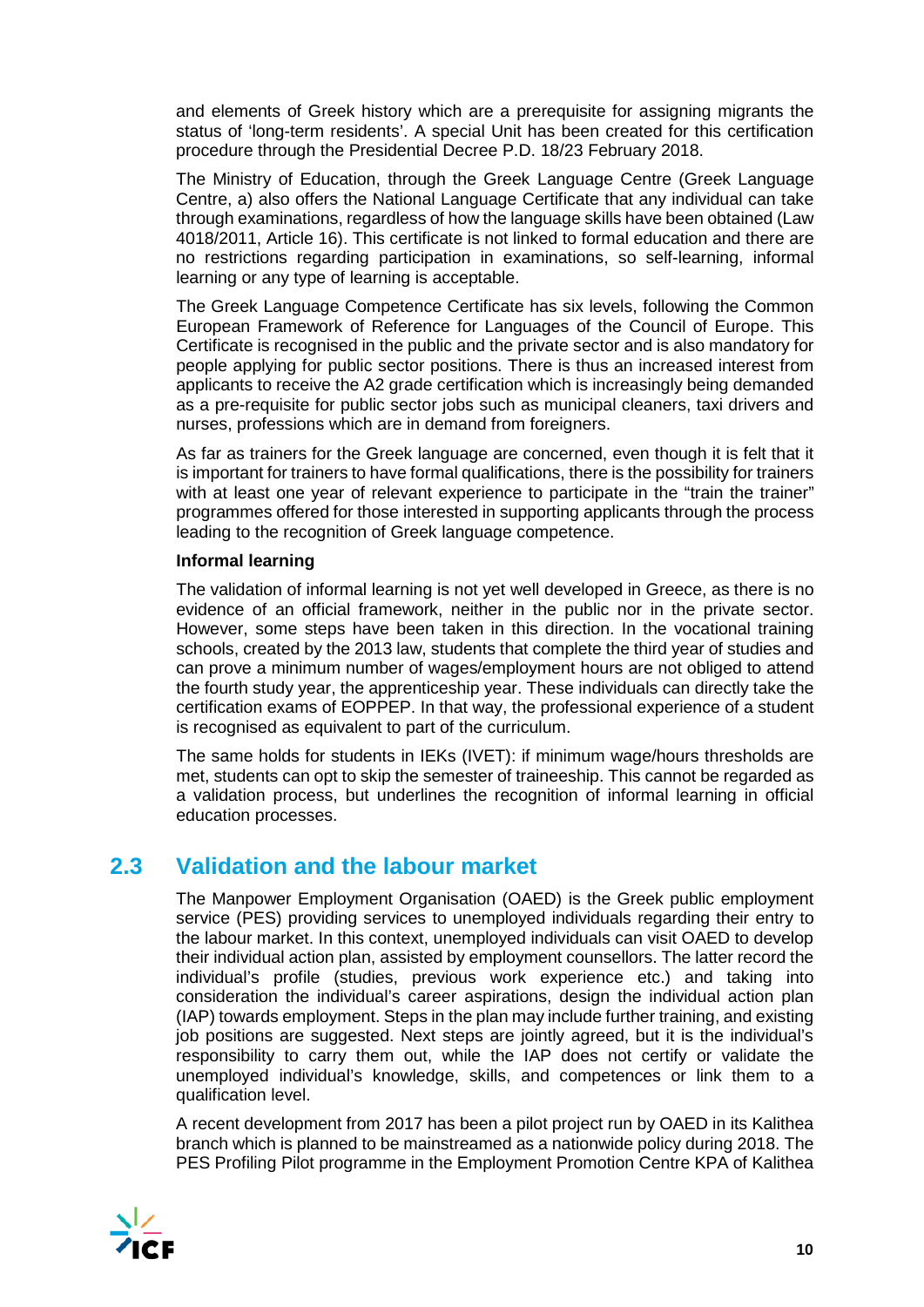entailed the profiling of 200 long term unemployed, low skilled people. After this profiling, OAED offered them a tailored training programme through the Greek training voucher scheme. This initiative covers steps 1 and 2 of upskilling pathways but step 3 on validation remains an open question. The pilot action profiled 200 people, 50 of which were lacking Greek language skills, 35 of which had no qualification, 60 of which had a qualification but no work experience and the remaining 60 were closer to the labour market. OAED intends to mainstream the profiling tool to all KPA throughout Greece during 2018 and to profile all registered unemployed people throughout Greece. OAED is currently recruiting 310 job counsellors in order to achieve this.

In relation to Upskilling Pathways, the case in Greece (as in other EU Member States) is that work on the EQF and on the Upskilling Pathways initiative takes place in different organisational settings, with the Ministry of Education and EOPPEP being responsible for validation and the Ministry of Employment and Greek PES piloting Upskilling Pathways initiatives. However, possible synergies between validation and Upskilling pathways have been explored during the groundwork that has been taking place in Greece to respond to the Council Recommendation on Upskilling Pathways. A Memorandum of cooperation is planned to be signed between EOPPEP (the validation authority) and the Greek PES. In addition, all relevant stakeholders have come together on several occasions during the first half of 2018 to develop their dialogue on upskilling pathways and validation and this dialogue is set to continue during 2018.

Smaller scale EU funded projects with a validation element are also supported in some sectors. For example, EOPPEP participates in 'Lifeskills', an Erasmus+ project around art management and live performance. The objective of the project is to support workers, in a sector where their jobs are in danger of being lost, to develop entrepreneurship skills. The project includes a skills gaps analysis, training courses based on learning outcomes, and creating the infrastructure to validate the learning of participants in the project. The project will not validate learning per se, but is creating a basis for the development of validation later (which cannot be completed during the lifetime of the project due to short timeframes, but can be completed at a later stage).

Another Erasmus+ project that EOPPEP is participating in, is the ASAP project in the publishing sector, as the sector moves from paper to e-publishing. Skills gaps analysis, developing training programmes following the ECVET principles, and developing the infrastructure to eventually validate the learning are among the interventions of the project.

All Erasmus+ projects foresee provisions for the dissemination and sustainability and exploitation of results. For EOPPEP, this dissemination of results takes place within the organisation and can be used to feed into a framework for validation at a later stage.

Pilot projects with a validation element are also supported by private sector actors. For example, the MENDI pilot programme is a three-year vocational training programme carried out in partnership between OAED, the Greek PES, the German-Hellenic Chamber of Commerce and the Stuttgart-based DEKRA Akademie GmbH. The project aims to link apprenticeship with Continuing Vocational Training and it focuses on the well-known dual system that has been established for centuries in the German-speaking countries of Central Europe. Graduates of the OAED apprenticeship school in Tourism, can participate in an additional year of supplementary vocational training and practical training by working as apprentices. After completing the programme and passing examinations, the Greek Manpower Employment Organization (OAED) will issue

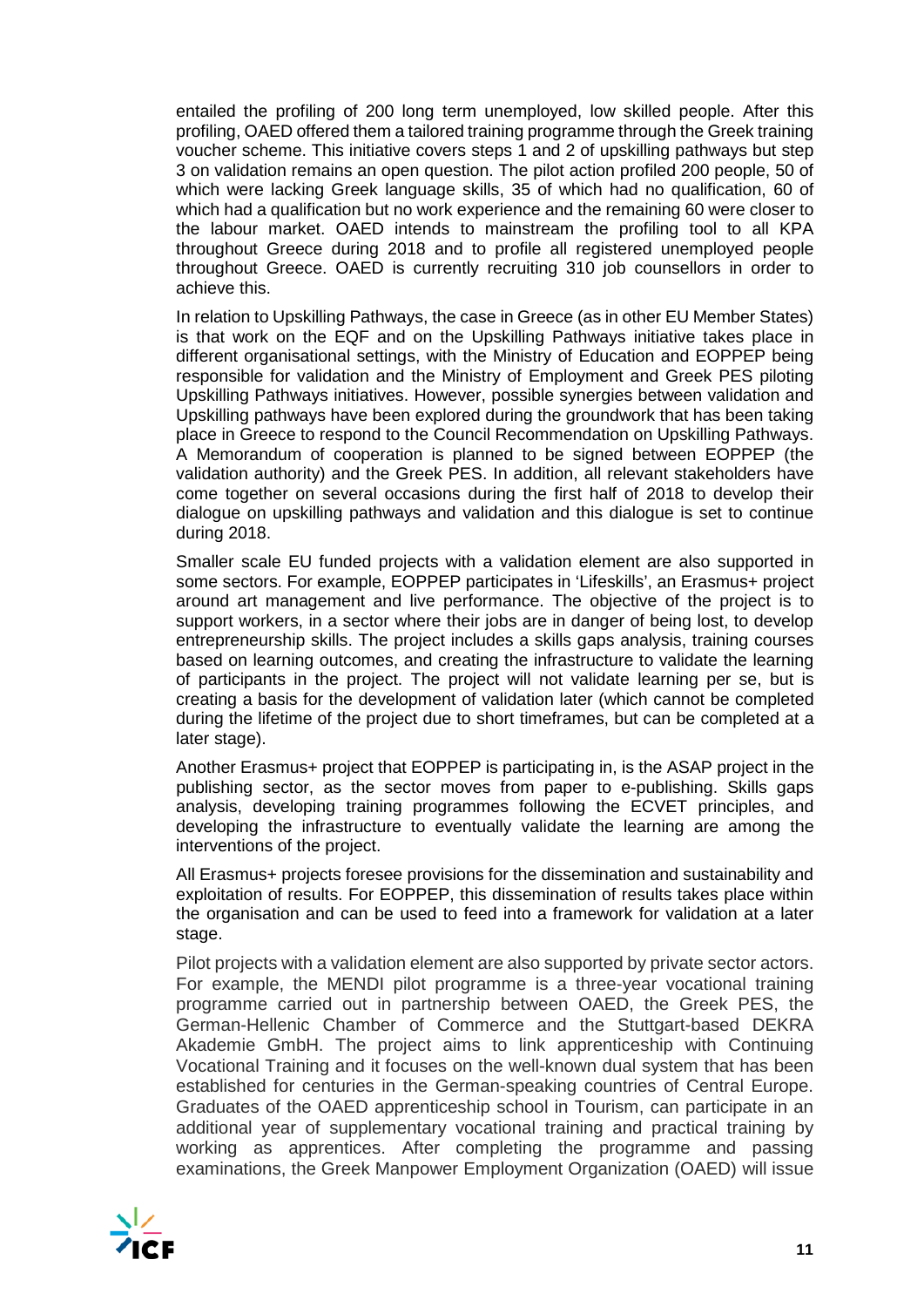a Vocational School Apprenticeship Diploma, and the Hellenic-German Chamber will issue a qualification under the German law. The qualification will correspond to Level 4 of the European Qualifications Framework. The Greek qualification in question will be drawn up on the basis of the Greek educational law, and will therefore be fully recognized. (Source: [https://www.dekra-akademie.gr/dual](https://www.dekra-akademie.gr/dual-education-tourism/?lang=en)[education-tourism/?lang=en\)](https://www.dekra-akademie.gr/dual-education-tourism/?lang=en).

## **2.3.1 Skills audits**

There are no relevant skills audits to report.

## **2.4 Validation and the third sector**

In the third sector, there is no specific framework for validation. However, it appears that organisations develop their own validation systems: for example, the Greek Red Cross offers Train the Trainers opportunities for all specialisations of interest (such as lifeguards). The offered training and its certification are linked to specific international criteria. The diploma earned at the end has a validity of five years and examinations are required for its renewal.

## **3 Links to national qualification systems**

### **Qualifications and qualifications frameworks**[8](#page-12-0)

The HQF was adopted in December 2015 and the referencing to the EQF was adopted in November 2016. The HQF comprises eight levels, as in the EQF, defined in learning outcomes for knowledge, skills, and competences. Key definitions in Greek have been developed to facilitate the adoption of the Framework, and a broad range of qualification types have been identified and integrated within the Framework. The Framework has been designed to incorporate all formal qualifications.

### **Credit systems**

The European Credit Transfer and Accumulation System (ECTS) is used in higher education. The law on higher education (Law 4009/2011) introduced changes whereby curricula are to be defined in learning outcomes in accordance with the EQF, and the use of ECTS is introduced for doctoral programmes. However, validation of non-formal and informal learning is not yet established in higher education.

The 3879/2010 law foresaw implementation of the European Credit System in Vocational Education and Training (ECVET), but the system has not been implemented. EOPPEP was identified as the National Contact Point. Nonetheless, the latest law on the reform of technical and vocational education explicitly recognises that vocational education curricula will be shaped according to ECVET credits and where available, to the occupational profiles developed by EOPPEP. The latest legislative developments have triggered awareness raising events on ECVET.

## **4 Standards**

As was the case in 2016, there are still two occupations where certification is possible (security personnel and trainers of trainers) where the standards used are the occupational profiles (*Epaggelmatika perigrammata* in Greek). The certification for hairdressers and cargo loaders has not yet advanced as planned during the past two

<span id="page-12-0"></span> <sup>8</sup> Information provided by EOPPEP

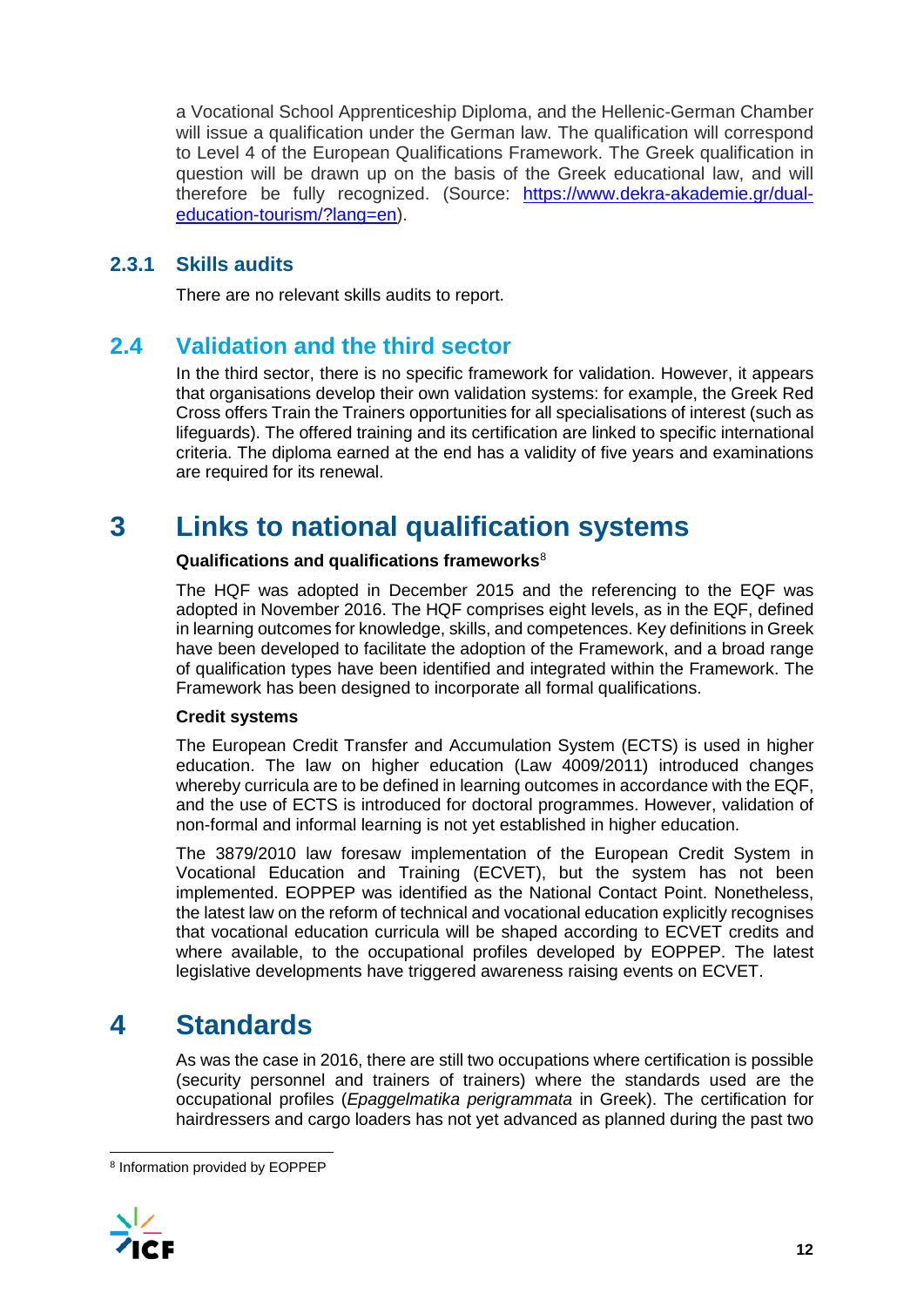years. Also, there are currently 202 certified occupational profiles in place covering a wide spectrum of occupations. It should be underlined that the social partners have been highly involved in the development and certification of all such profiles. This, in effect, validates the certification process that EOPPEP operates. More specifically, according to the institutional framework for the certification of Occupational Profiles, representatives from the competent authorities and from organisations of social partners participate in the opinion-issuing Committees.

Occupational profiles include descriptions of the tasks, job functions, necessary knowledge, skills, and competence for each occupation or specialty and indicative ways to assess them. Possible pathways towards the attainment of the profiles are also included.

These occupational profiles are certified by EOPPEP. According to the organisation, these profiles (EOPPEP d):

- Are for occupations with a high demand in the labour market;
- Are included in the national database of accredited professional profiles;
- Lead to the development of vocational education and training programmes that respond to labour market needs;
- Promote upgrade of knowledge, skills and competence;
- Contribute to the recognition of vocational skills in the labour market;
- Contribute to the promotion of lifelong learning;
- Support the credibility of vocational education and training.

The shift towards modularised curricula in IEKs, including attribution of credits, is going to be based on these certified occupational profiles. According to authorities, this will facilitate the certification of a larger number of professionals and learners.

Aside from the EOPPEP plans to introduce standards, the ISO 17024 standards on 'Personnel certification' have been increasingly used in the labour market over the past couple of years to verify the competences gained through training programmes promoted by the Greek Public Employment Services (OAED). This **certification of persons**, takes place in a range of programmes that exist for financial planners, public accountants, safety professionals, non-destructive testing experts, supply and purchasing management professionals, the construction industry, health care professionals etc. (https://www.iso.org/news/2012/07/Ref1625.html).

## **5 Organisations and institutions involved in validation arrangements and its coordination**

### **Institutional Framework**

In Greece, there is currently no comprehensive national framework on the validation of non-formal and informal learning. However, EOPPEP is the competent institution for the validation of non-formal and informal learning and has been building parts of the framework over the past few years, starting from the validation of IVET and CVET.

The Ministry of Education is the overall competent authority in education in Greece, especially with respect to formal education. The 2010 Lifelong Learning law introduced more participatory decision-making bodies and procedures, introducing the Lifelong Learning Committee. This committee, responsible for IVET and CVET (and therefore, non-formal learning), involves representatives of ministries, authorities

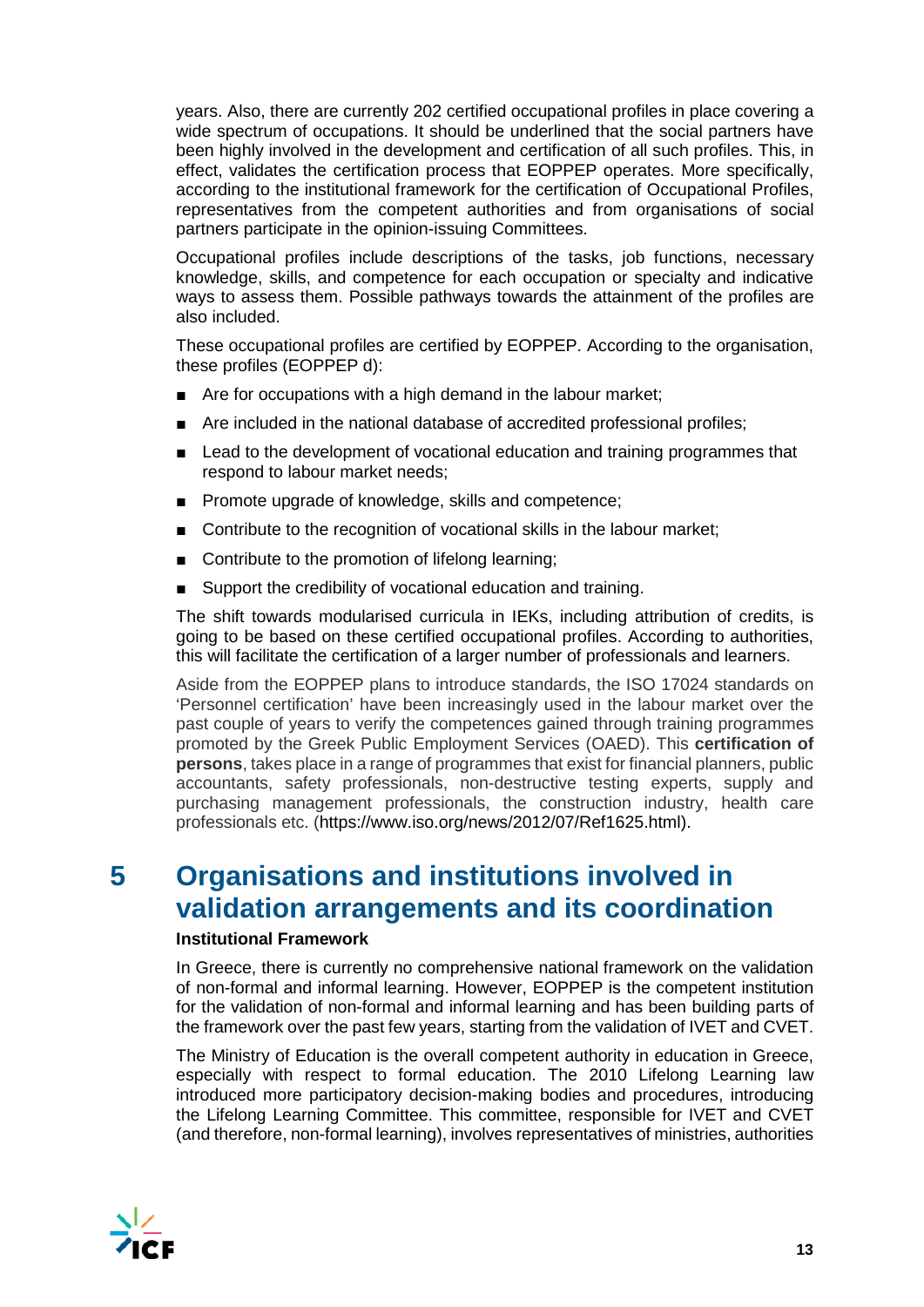relevant to qualifications, occupational profiles and guidance<sup>[9](#page-14-0)</sup>, prefectures and local authorities, as well as representatives of the main social partners.

Regarding Initial Vocational Training, EOPPEP is responsible for the certification exam of students having completed training at Initial Vocational Training Institutions (SEK-Level 3 and IEK-Level 5). Regarding Continuing Vocational Training, EOPPEP is planning to act as the responsible authority for the certification exam of students having completed training at Lifelong Learning Centres (KDBM). Regarding the fourth year (referred to as Apprenticeship Class) after graduating from the three-year vocational education at the Vocational Upper Secondary School (EPAL) EOPPEP is responsible for the certification exam of students who have successfully completed the fourth year named Apprenticeship Class.

The supervision of the providers of 'non-formal education', both public and private, as well as the authority to define their educational framework falls under the responsibility of the General Secretariat for Lifelong Learning and Youth of the Ministry of Education, Research and Religious Affairs. In this respect, Accreditation of 'Input' (providers of Initial and Continuing Vocational Training, Occupational profiles, learning programmes for Initial and Continuing Vocational Training) falls under the responsibility of EOPPEP and of the Ministry of Education, Research and Religious Affairs, while Certification of 'Output' (certification of graduates of the Initial Vocational Training and Continuing Vocational Training, certification of qualifications) falls under the responsibility of EOPPEP (Law 4186/2013, art. 17, paragraph 2).

### **Allocation of responsibilities (at national, regional, local, social partner, provider level) according to the different aspects of validation**

EOPPEP is the responsible authority for the validation of non-formal and informal learning. Stakeholders are highly involved, although indirectly, in the validation processes in place (called certification - *pistopoihsh).*

The Lifelong Learning law introduced decentralised Lifelong Learning Committees on a regional (prefectures) level. The law empowered prefectures to develop their specific lifelong learning programme, distilling the national one. The Prefectural Committees for Vocational Training were also launched in order to link the local labour market with the supply of education and training. Although these decentralised approaches could promote the validation of non-formal and informal learning, since November 2013 these are not in place due to shortages of human and financial resources.

According to the 2013 law reforming secondary education, public and private providers of non-formal learning can be established across the country, and as representative authorities of the General Secretariat of Lifelong learning, at prefectural level. Official bodies of technical professions will be able to run certification procedures, as EOPPEP does, after receiving an appropriate licence from the above authorities. As the implementation of the new law matures, more information and insights will be available to allow for the evaluation of the process.

It should also be considered that there are in place new institutional frameworks, regarding certification of qualifications for certain occupations, namely: a) Recognition of examiners of Engine drivers and candidate engine drivers (Common Ministerial Decision 49045/5005)<sup>[10](#page-14-1)</sup>; and b) Licensing examinations regulations for technicians of liquid and gas fuel, plumbers, technicians of engineering installations, and welders (Common Ministerial Decision 411/14). The certification regards examination in

<span id="page-14-1"></span><span id="page-14-0"></span><sup>10</sup> By 2016, there were 29 Recognised Assessors of Train Drivers'.



<sup>&</sup>lt;sup>9</sup> These authorities have been merged into EOPPEP in 2011.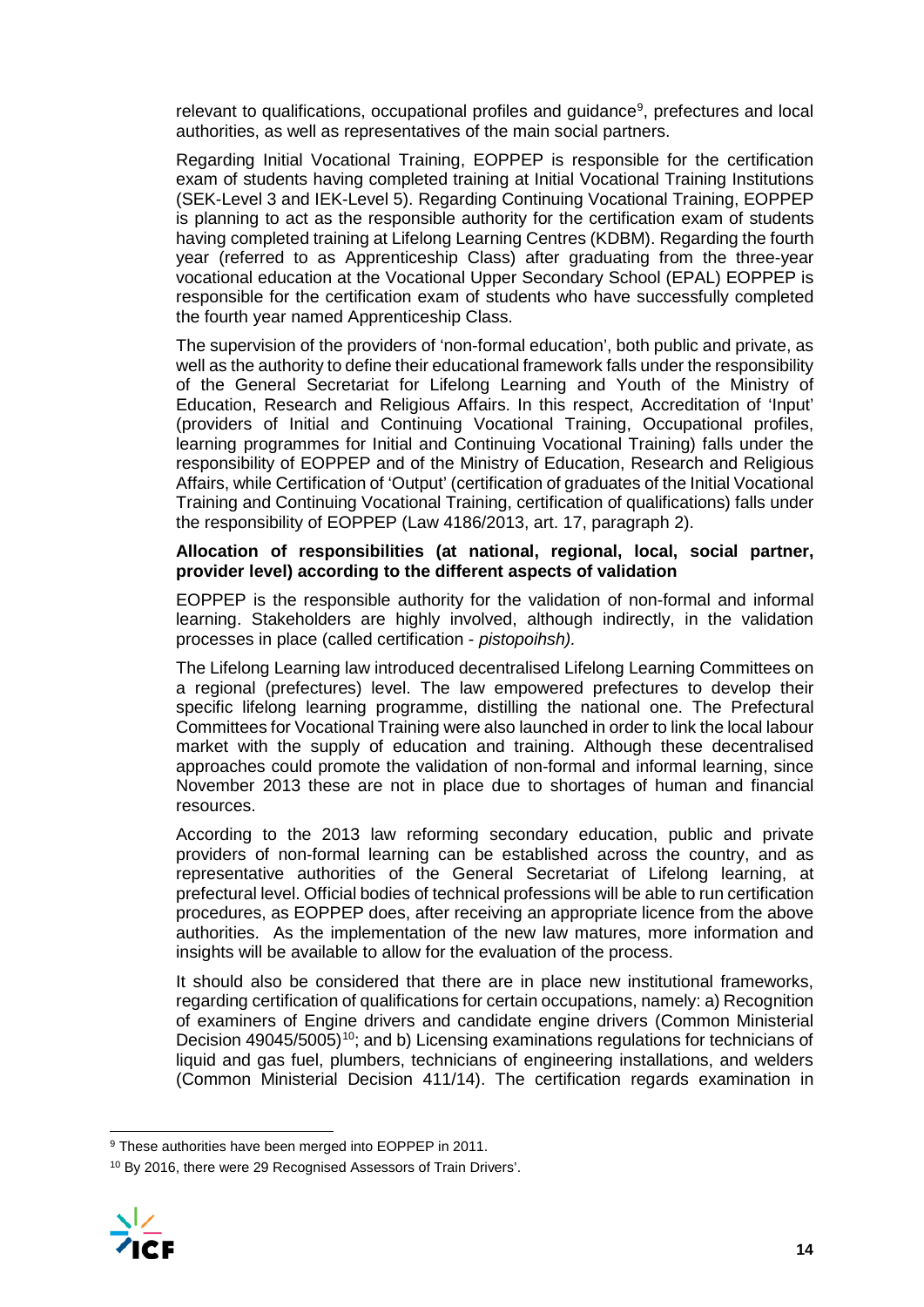theory and practice, that are organised and quality assured by EOPPEP, as in the case of trainers of adult learners.

There is no evidence that validation of non-formal and informal learning takes place in formal education. Higher education institutions are autonomous and can create a Lifelong Learning Centre, so these Centres can be found across higher education institutions in Greece. As an example the Centre for Continuous Education and Training of the University of Athens offers numerous opportunities for e-learning programmes, which however are not certified. This highlights that the importance of validation of non-formal learning is gaining momentum in higher education, even by small steps.

#### **Education and training providers**

Training providers do not take part in the validation process. Since the only official certification process is the one run by EOPPEP, training providers in IVET or CVET only provide certifications of vocational training to their participants. In order to obtain and sustain their operational licence, private providers are obliged to conform to specific regulations regarding their infrastructure and trainers.

### **Private sector actors (including social partners)**

Social partners collaborate with EOPPEP in the development and certification of occupational standards. Moreover, they participate in all competent examination committees that provide certification of qualifications (e.g. for the licensing process of technicians, which is carried out by the Prefectures, a representative of the respective federation participates in the examinations committee and can be supported by a representative of the Technical Chamber). Equally, in the case of IVET (IEKs) graduates certification, representatives of Chambers, professional bodies, social partners and scientific organisations participate in the Central Examinations Committee (KEEPEK).

Additionally, representatives of social partners participate in the Board of EOPPEP: a) one representative of the General Confederation of Workers of Greece (GSEE) b) one representative of the employers' organisations (EOPPEP, f) and c) one representative of the General Confederation of Professional Craftsmen and Merchants (GSΕVEE).

One of the aims of EOPPEP for the coming years is to increase the dialogue and the actual involvement of the social partners in the wider sense (i.e. to include more stakeholders such as representatives of young people) in the design and implementation of a framework for validation.

#### **Coordination between stakeholders**

Social partners are involved in the development and certification of occupational profiles that are linked to the validation of non-formal learning through the EOPPEP examinations. These examinations are designed by EOPPEP but other relevant bodies can be included, such as the Centre for Security Studies (KEMEA) of the Ministry of Civil Protection and Public Security.

Stakeholders also participate in the Prefectural Committees of Vocational Education and Training (foreseen by article 7 of Law 3879/2010 and Article 8 of Ν.4186/2013), where these are active.

Next steps on validation seem to rely heavily on EU funds, as underlined by relevant projects and initiatives in place.

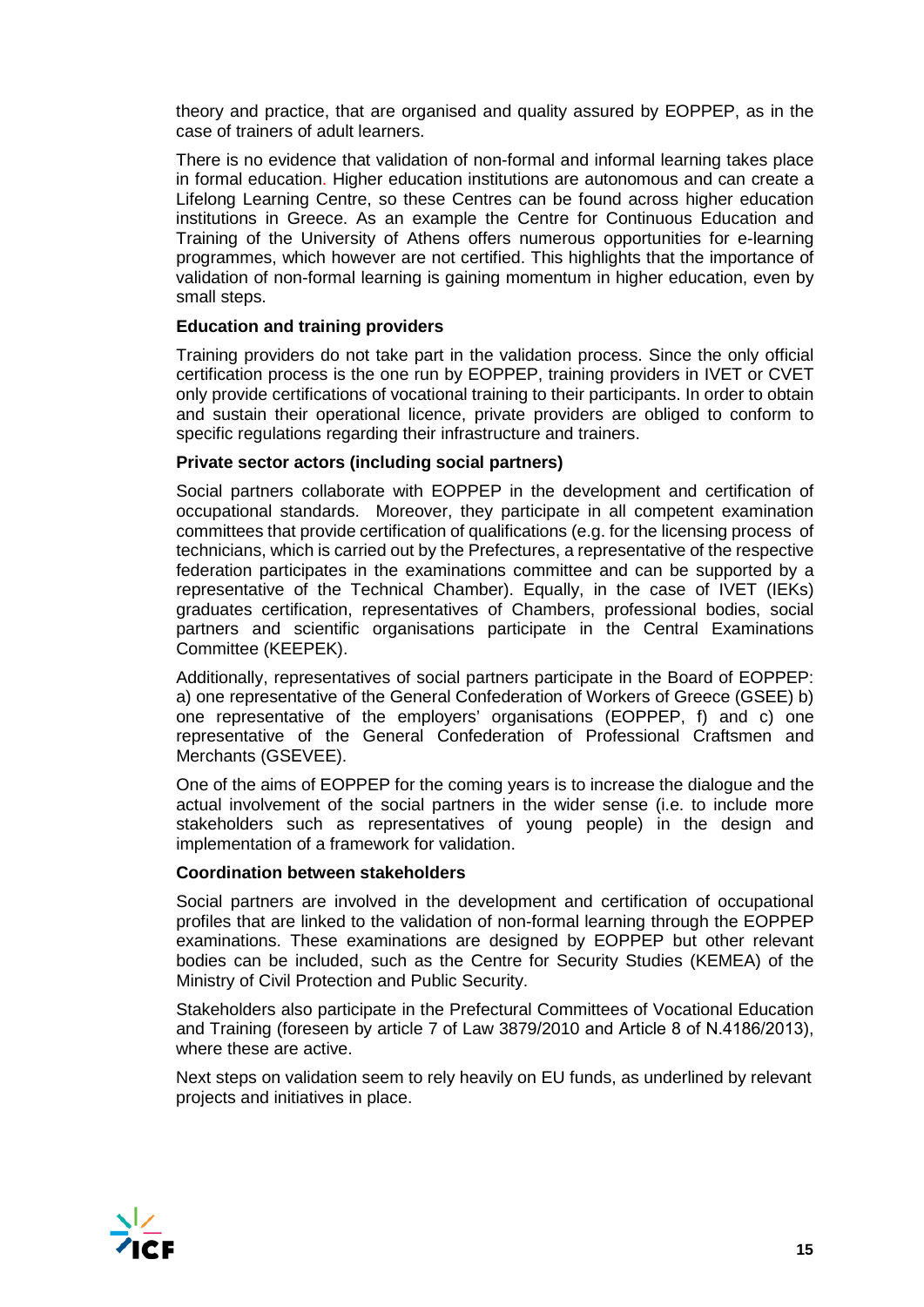# **6 Information, advice and guidance**

## **6.1 Awareness-raising**

Individuals can be informed on the process of certification through the website of EOPPEP. However, no specific awareness-raising practices or initiatives have been found, specifically targeting the validation of non-formal and informal learning.

## **6.2 Information, advice and guidance**

EOPPEP offers IAG services to young people and adults alike, free of charge. During the programming period 2014-2020, EOPPEP will promote the link between certification and lifelong learning guidance. The focus of this initiative will be unemployed individuals to facilitate their re-entry to the labour market.

EOPPEP, through its Directorate for Vocational Guidance and Counselling is committed to promoting relative information to professionals and practitioners, thus promoting participation in various European and National Networks. In parallel, several e-tools that facilitate the overall awareness-raising and knowledge exchange of practitioners and beneficiaries have been developed and launched, while providing vocational guidance e- services. These include the following.

### ■ **A National Database of Learning Opportunities, 'PLOIGOS'**

**[\(http://ploigos.eoppep.gr\)](http://ploigos.eoppep.gr/),** developed in 2009 by the Euroguidance Centre of Greece, provides information to Greek and European citizens (students, job seekers, parents, guidance counsellors, teachers etc.) about learning opportunities [o](http://europa.eu.int/ploteus/portal/searchcustom.jsp?dim6=254&language=en_UK)f all types (General Education, Vocational Education and Training, Special Education etc.). PLOIGOS is connected to the European Portal for Learning Opportunities and Qualifications in Europe (**<http://ec.europa.eu/ploteus/en>**) promoting educational mobility throughout the European space and was being further developed within the 2014 - 2016 Euroguidance activities of EOPPEP (project 'Euroguidance National Databases for learning opportunities').

- **The Interactive Guidance Portal for young people** was developed by EOPPEP at the end of 2012 and is widely used by students, young people and guidance practitioners. Tools available include values and decision making tests, e-portfolio development, 'Ask the counsellor' service etc.
- **The Lifelong Career Development Portal [\(http://e-stadiodromia.eoppep.gr/\)](http://e-stadiodromia.eoppep.gr/)** is a recently developed Lifelong Career Development Portal, providing career development services and mobility information targeted towards adults and includes digitised career tests, E-Counselling Services, E-Lifelong Career Portfolio Development Tool, Career & Mobility information Resources, and a Career Management Skills Section).
- The IRIS Lifelong Career Guidance e-forum **[\(http://guidanceforum.eoppep.gr\)](http://guidanceforum.eoppep.gr/)**, organised and maintained by EOPPEP.

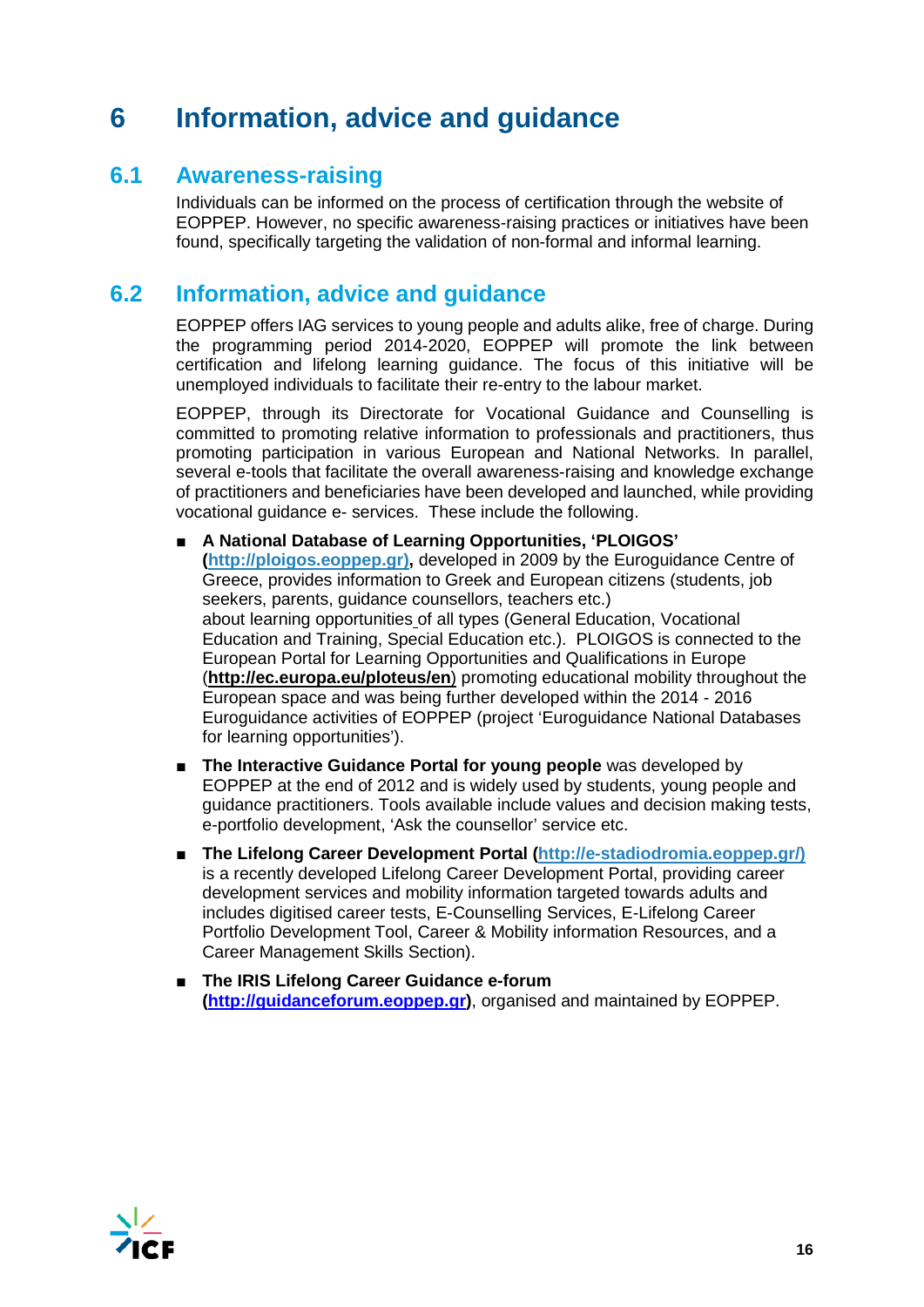# **7 Validation practitioners**

## **7.1 Profile of validation practitioners**

Certification examinations for adult trainers for non-formal learning (practical part) are undertaken by two Assessors who can be employees of EOPPEP or other authorized persons, that are competent for the implementation, coordination, and assessment of lifelong learning activities, adult education and training and employment promotion. Experts in lifelong learning, labour market and/or vocational education and training come from the Registry of Assessors of EOPPEP. There is also a Supervisor, appointed by EOPPEP as well.

## **7.2 Qualification requirements**

Applications for the certification examinations of adult trainers in non-formal learning are initially screened by Assessors. As stated earlier, according to the relevant legislation, these Assessors can be employees of EOPPEP or other public authorities that are competent for the implementation, coordination, and assessment of lifelong learning activities, adult education and training and employment promotion; experts in lifelong learning, labour market and/or vocational education and training come from the Registry of Assessors of EOPPEP. All assessors should have tertiary education qualifications (Government Gazette no. 2844/23.10.2012).

The Assessors of the written tests in the theoretical part and of the practical part (teaching simulation) and interviewers who are already included in the Assessors Registry need to have a Master's degree or PhD in one of the following fields: Pedagogy; Adult Training; Lifelong learning; Continuous Education; Continuous VET; Continuing Education; Education Policy; Human Resources Management or Training. Additionally, they need to have five years of professional experience and/or significant teaching experience in relevant fields and attend relevant training run by EOPPEP (EOPPEP h).

Assessors, however, are not allowed to evaluate candidates that they have trained in their role of training adult trainers.

The Centre for Security Studies (KEMEA) sets requirements for Assessors and Supervisors for the examinations of professionals of private security without prior formal qualification. KEMEA runs a Registry of Supervisors and Examiners.

Overall, the minimum requirement to be included in the KEMEA Registry is to have a tertiary level qualification in a field relevant to the topics under examination. At least five years' professional experience is also mandatory (KEMEA, b). In a call for Supervisors and Examiners, KEMEA asked for active or retired members of the Security Forces and Armed Forces or trainers in those Forces who are graduates of tertiary education and have at least five years of professional experience, and strong ICT skills. The candidates should have studied law, sociology, criminology, psychology, medicine, nursing, or other relevant specialisms.

It should be noted that regarding the examination for Certification of private security personnel, organized by EOPPEP in cooperation with KEMEA, the written tests are corrected and graded by KEMEA Assessors under the supervision of EOPPEP.

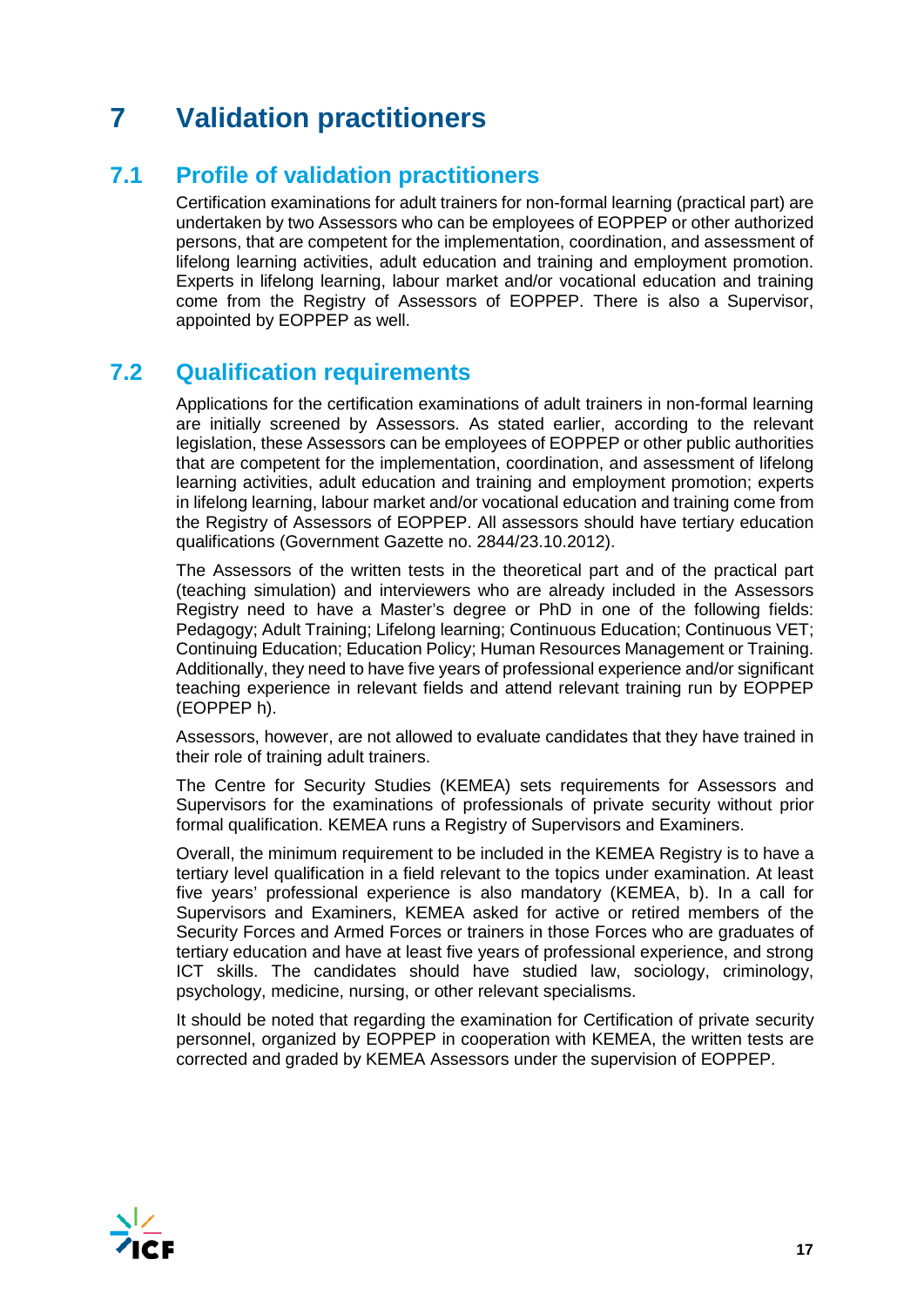## **7.3 Provision of training and support to validation practitioners**

Before their involvement in the assessment/examination stage of the certification process of EOPPEP, Assessors and Supervisors attend a short, focused training course run by EOPPEP.

KEMEA also trains Supervisors and Examiners so they can participate in the certification process of professionals in security services without a recognised vocational qualification.

## **8 Quality assurance**

Since November 2013, EOPPEP is one of the first public entities in Greece that is certified in Level 1 of the European Foundation for Quality Management (EFQM) (EOPPEP e). This means that the organisation and its activities are quality assured.

### **Quality assurance systems / procedures in IVET**

The certification examinations that EOPPEP runs, both for IVET graduates (nonformal learning) and for professionals without formal qualifications, are developed based on already certified vocational/occupational profiles. As described above, these profiles are used as qualification standards. As they have been developed through consultation and collaboration with all major social partners, research centres/think tanks and the competent national authorities (since 2011 EOPPEP, previously EKEPIS) the process and mainly the outcomes (certification) can be considered as approved by stakeholders. Also, representatives from stakeholders are involved in the examination committees for the certification of IVET graduates, the certification of adult trainers of non-formal learning, professionals of private security services and technicians in specific technical occupations. Although EOPPEP leads all these examinations and its employees are involved also as supervisors, the process is designed to ensure that all relevant stakeholders have a voice, even indirectly. This is why these certifications have high acceptance in the private sector as well.

As far as the examination stage of the process is concerned, Supervisors are accountable for ensuring that the pre-set process takes place as foreseen. For this reason, they observe and report back to EOPPEP all the stages of an individual's examination. EOPPEP determines the steps the Supervisor should take if there are issues and problems during the process.

#### **National Quality Assurance Framework for Lifelong Learning, 'π3'**

A key development in recent years has been the procedure of updating and legally establishing a National Quality Assurance Framework for Lifelong Learning, 'π3', denoting "quality, always and everywhere". This is an integrated model for excellence in VET and concerns VET providers including self-assessment. The model is based on and follows the guidelines of the European Quality Assurance Reference Framework, as a new methodological tool, intending to support VET providers in further improving their educational services. In essence, the National Framework for Quality Assurance in LLL, 'π3', is the main means by which the Ministry of Education will coordinate the role of all VET organisations towards the improvement of quality and the alignment with the national policy as well as the European strategy "Europe 2020". Between 2016 and 2018, the model has not been fully implemented for all VET providers. A Quality Assurance (QA) process has been developed over the past two years, but is not based on ' $\pi$ 3'. EOPPEP has done the ground work and is ready to implement the 'π3' model as soon as the green light is given for it, as a political priority.

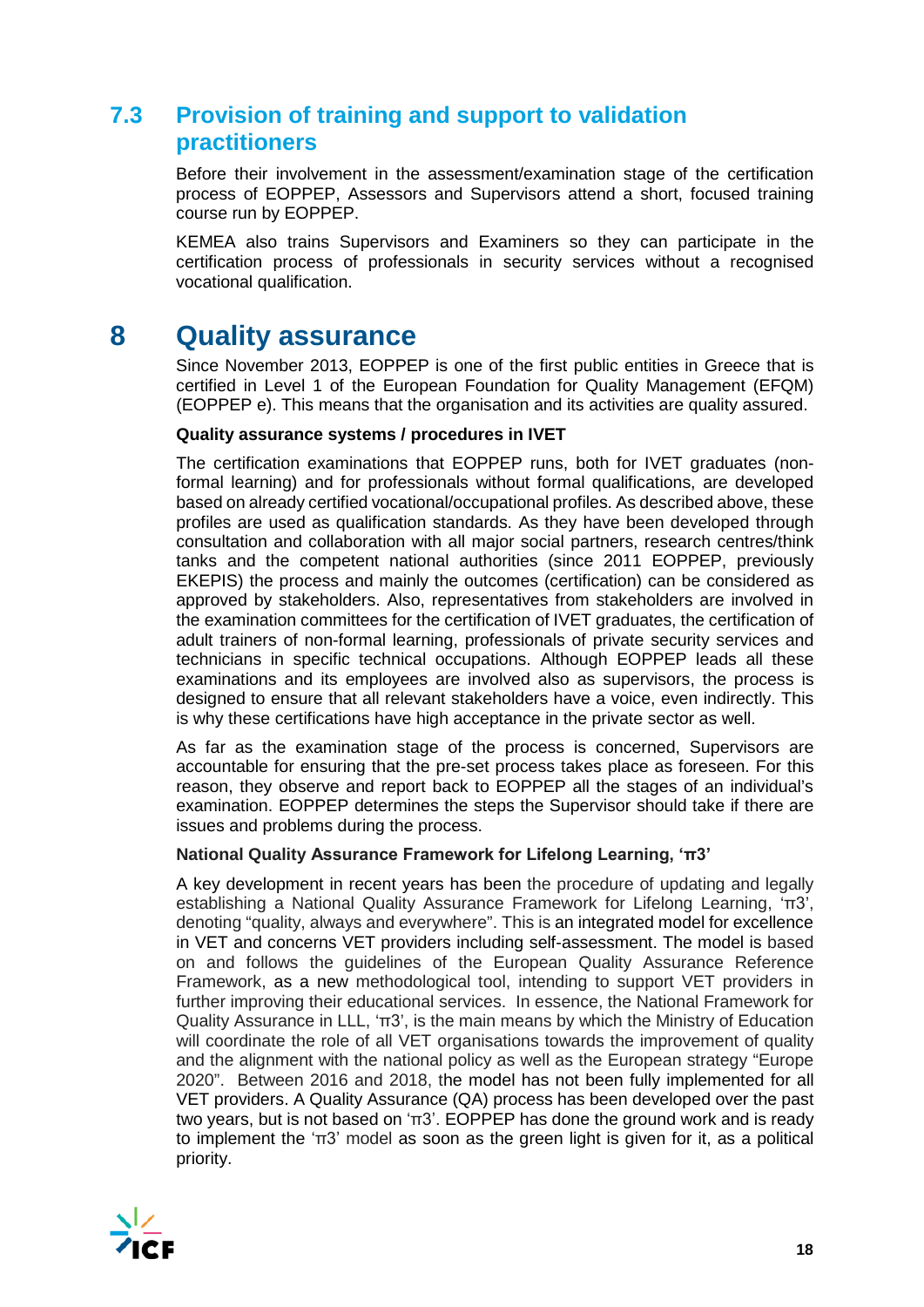### **Evaluation framework**

The certification system currently in place by EOPPEP is evaluated through the EFQM framework. Under the EFQM, the organisation is obliged to run annual satisfaction surveys to all users of its services, including individuals that participated in the certification.

## **9 Inputs, outputs and outcomes**

## **9.1 Funding**

Validation is not recognised as a national framework for specific funding. EOPPEP, as the leading institution in validation is a legal entity of private law and is self-funded, so does not burden the state budget. EOPPEP is co-funded by the Operational Programme 'Development of Human Resources', in the case of certification of teaching competence of Adult Trainers for non-formal education. The development of a coherent System for the Certification of Outputs and the development/amendment of other national Certification Systems are also co-funded by the European Social Fund (ESF).

## **9.2 Distribution of costs**

A strategic objective of EOPPEP is to minimise the costs of the certification processes it oversees, both for the organisation itself and for the individuals participating. This is done by getting rid of paper processes, having as many of the elements of the process as possible taking place online and by keeping the individual's participation costs to a minimum.

To participate in the certification examinations organised by EOPPEP, an IVET graduate has to pay a participation fee of EUR 50, for the theoretical part of the exam and EUR 50 for the practical part. Respectively, for the certification examinations for professionals in private security services, the cost rises to EUR 150, of which EUR 100 goes to EOPPEP and EUR 50 to the Centre for Security Studies (KEMEA), an entity of private law on security studies of the Ministry of Public Order and Civil Protection. Individuals that fail in previous certification examinations and re-sit the examinations must pay EUR 100 (EOPPEP, i).

For a non-native speaker to take part in the examinations towards the various levels of the Greek Language Competence Certificate, they need to pay EUR 65 (Greek Language Centre, a)

## **9.3 Evidence of benefits to individuals**

According to national experts, individuals who have been certified by EOPPEP as professionals in private security services have easily found employment, some of them even abroad.

Overall, formal certifications from public bodies are highly valued in the Greek labour market and society. Therefore, it can be expected that individuals who successfully sit the EOPPEP certification process benefit significantly.

Regarding the validation of foreigners in Greek language, their benefit is explicitly recognised in the related legislation: the Greek Language Competence certification is a prerequisite to obtain a 'long-stay' permit in Greece and it must be submitted along with the relevant application to the Ministry of Interior. Also, the Greek Language

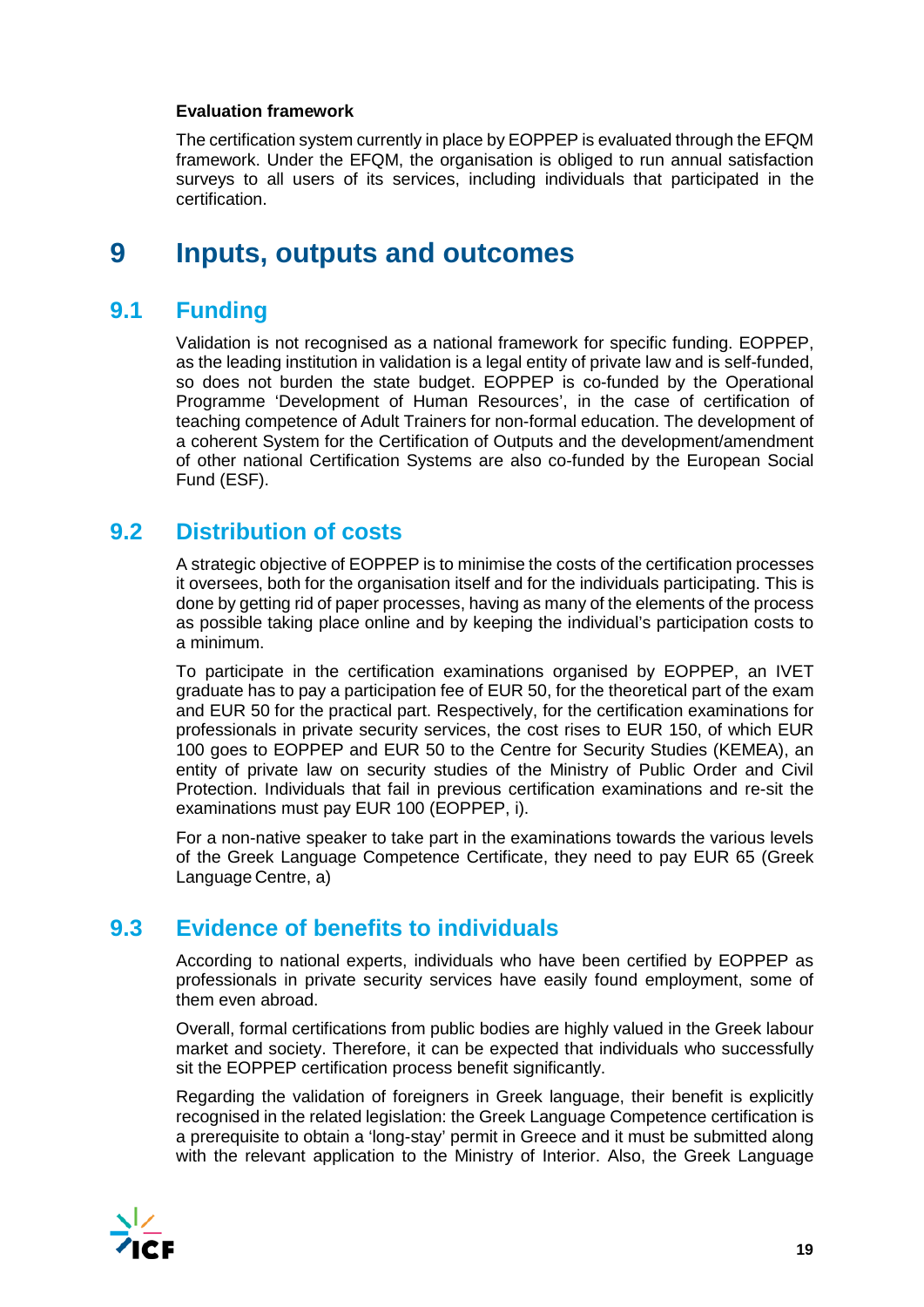Competence is a requirement to practise several professions in Greece - anyone who wishes to obtain a professional/vocational licence must demonstrate sufficient knowledge of the Greek language. The level of competence in Greek is determined by competent authorities for each licence and is adjusted to the demands of the profession, (According to Presidential Decree 38/2010 that transposes the EU Directive 2005/36/ΕΚ).

## **9.4 Beneficiaries and users of validation processes**

## **9.4.1 Validation trends**

In terms of trends in the number of validation beneficiaries, the body of people with IEK certification has been steadily increasing since 2012 when the exams were introduced:

- **Initial Vocational Training Certification of Vocational Training Institutes (IEK) graduates**: During the years 2012-2017, EOPPEP, has conducted national level certification examinations for initial VET graduates in a wide range of over 200 VET specialisms. The number of participants to the exams peaked in 2014 and in 2017, with 14 490 and 10 235 applicants respectively. Over the five-year period 2012-2017 (no exams held in 2013), the total number of applicants for the theoretical part of the examinations was 41 889, of whom 22 482 successfully passed the exam. For the practical part of the examination, there were 35 909 applicants, out of whom 26 371 successfully passed the exam for the practical part of the examination. Hence the body of people with IEK certification has been steadily increasing. The success rate in the practical part of the examination has however been variable, ranging from a low of 44% in 2016, through 51% in 2012, to a high of 68% in 2017 (proportion of successful candidates compared to the number of those who sat the theoretical examination). Those examined had a higher success rate on the practical aspect of the examination, the success rate in the practical part is consistently in the range of 82% to 87% of those sitting the exam.
- Certification of teaching competence of Trainers for Adults of non-formal **education:** there are over 15 000 Certified Trainers of Adults, enrolled in EOPPEP's Register for Certified Adult Trainers and eligible to teach in non-formal learning programmes. During the latest exams that took place in May 2018 in 21 Examination Centres across Greece, a total of 3 582 candidates participated. Of these, 3 152 (success rate 87.99%) succeeded in the exam and were included in the Register of Adult Educators. The success rate in the Theoretical part is 89.97% and the Practical part is 80.84%.

**Certification of private security personnel:** EOPPEP in cooperation with KEMEA, over the period 2012-2018, has conducted national level certification examinations for Private Security Professionals twice a year. In numbers, applicants for the theoretical and practical part of the examination were 36 041, of whom 31 831 successfully passed the exam. During the past seven years (2012 up to and including early 2018), 37 589 Private Security Professionals, not in possession of any recognised occupational title, have been certified by EOPPEP.

- Certification of technicians, who work with fluorides greenhouse gases (in **cooling, air conditioning, fire-fighting, etc.):** To date, this certification has been awarded to 270 certified technicians.
- **Register of recognised Examiners of train drivers: EOPPEP maintain the** register of recognised Examiners of train drivers. The register currently includes

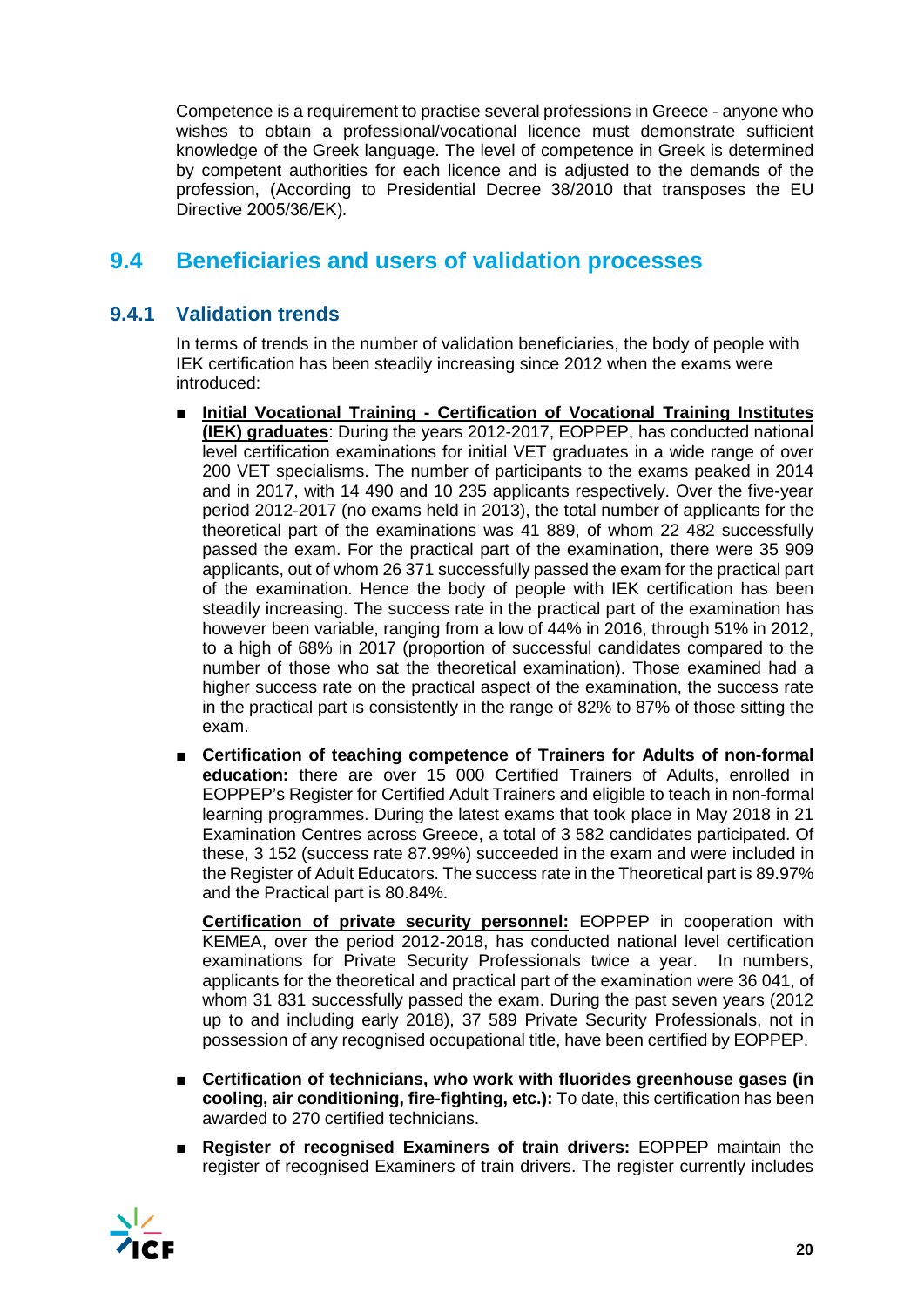29 recognised Examiners of train drivers. Recognised Examiners of train drivers can work in all Member States of the European Union.

■ **Greek language certification:** The overall number of persons interested in obtaining the certificate has been increasing over the past three years. The table below shows the number of persons taking the exam every year, as well as the success rate. The table shows that success rates have climbed above 80% in recent years.

| Year | <b>Number of candidates</b> | <b>Success Rate</b> |
|------|-----------------------------|---------------------|
| 2013 | 3802                        | 71.12%              |
| 2014 | 3935                        | 79.42%              |
| 2015 | 3810                        | 81.15%              |
| 2016 | 4 1 0 2                     | 83.49%              |
| 2017 | 4667                        | 82.25%              |
| 2018 | 5 1 6 3                     | 82.64%              |

## **9.4.2 Validation users**

EOPPEP maintains analytical records and electronic data of the number of applications and examination participants for every specialism, under each examination period and per prefecture. The organisation also keeps records of the members of the examination committees, various demographic and other specific data, as well as an integrated Register of Examiners and Assessors. This data is however, not published.

## **9.4.3 Validation and disadvantaged groups**

No specific examples of initiatives involving migrants/ refugees have been identified, aside from the well-established process for the certification of Greek language competence, which has been widely used by migrants in Greece since 2006, and which facilitates access of migrants to - generally low-skilled - jobs in the public sector.

The Greek PES (OAED) profiling initiative which will be mainstreamed during 2018- 2019, will also benefit migrants in cases where migrants register as unemployed at PES offices, and where they pass through the profiling tool. This profiling tool primarily targets low-skilled unemployed people, in the context of upskilling pathways, with the aim of offering opportunities for basic skills training to the low skilled. Language training is offered to migrants who do not speak Greek.

There are also EU funded projects with a validation element, which Greece participates in but these can operate in isolation as they are not necessarily seen as test beds for possible future mainstreaming. For example, EOPPEP is participating in the 'Just like home' Erasmus project for the recognition/validation of skills of refugees and migrants. Several EU Member States participate in the project (Belgium, Spain, Austria and Sweden, together with Greece) which develops tools based on experience from Canada, Denmark, and Australia.

## **10 Validation methods**

Based on the description above, three of the four stages of validation take place: documentation, assessment, certification. Identification is the exception. Overall, the focus lies in assessment methods. Regarding the certification of adult trainers of nonformal learning by EOPPEP, e-portfolios are developed and used as a documentation

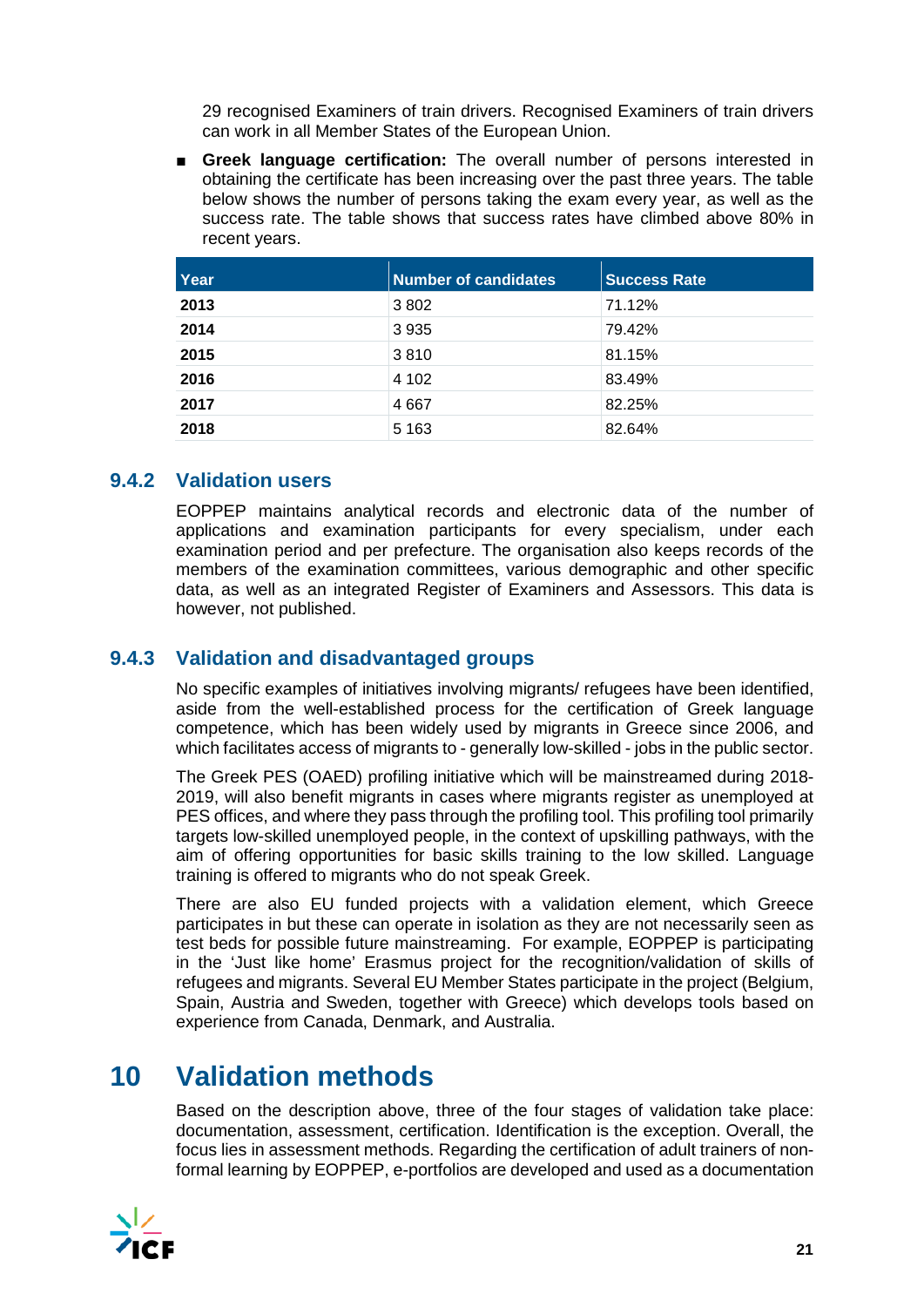method. E-portfolios may include teaching programme planning, development of teaching material, video-taped teaching of the applicant and electronic files from elearning teaching experience. When applying for the certification process for adult trainers, individuals need to provide documentation that proves, among others, their minimum teaching experience.

Assessment in Greece traditionally involves written tests. This seems to be the main methodology in most relevant (although not comprehensive) processes of validation that one can currently find in the country. Nevertheless, for IVET graduates, professionals of private security without formal qualifications and adult trainers of nonformal learning, assessment also entails a practical part, which involves oral tests, case studies' analysis, demonstration of skills and competences and also teaching simulation.

In the assessment stage for adult trainers, the practical part also involves a presentation of a teaching plan (simulation of teaching, through a 20-minute implementation of a teaching plan by the examinee in a group of nine co–candidates, who undertake the role of 'trainees'). The presentation is assessed in situ by two competent assessors. A video is recorded in case the candidate should be reassessed. After the presentation, the examinee is interviewed by two Assessors and the Supervisor.

Examinations for other forms of non-formal learning, include the theoretical and practical examinations for IEK graduates. For CVET programmes examinations take place exclusively through written tests, while Language Certificates are awarded through both oral and written tests.

|                                                         | <b>Identification</b> | <b>Documentation</b> | <b>Assessment</b> |
|---------------------------------------------------------|-----------------------|----------------------|-------------------|
| Debate                                                  |                       |                      |                   |
| Declarative<br>methods                                  |                       |                      |                   |
| Interview                                               |                       |                      | X                 |
| Observation                                             |                       |                      | X                 |
| Portfolio method                                        |                       | X                    |                   |
| Presentation                                            |                       |                      | X                 |
| Simulation and<br>evidence extracted<br>from work       |                       |                      | X                 |
| Tests and<br>examinations                               |                       |                      | X                 |
| Other (e.g. e-<br>learning methods) -<br>please specify |                       |                      |                   |

The following table presents the main methods used, under each validation stage that leads up to certification:

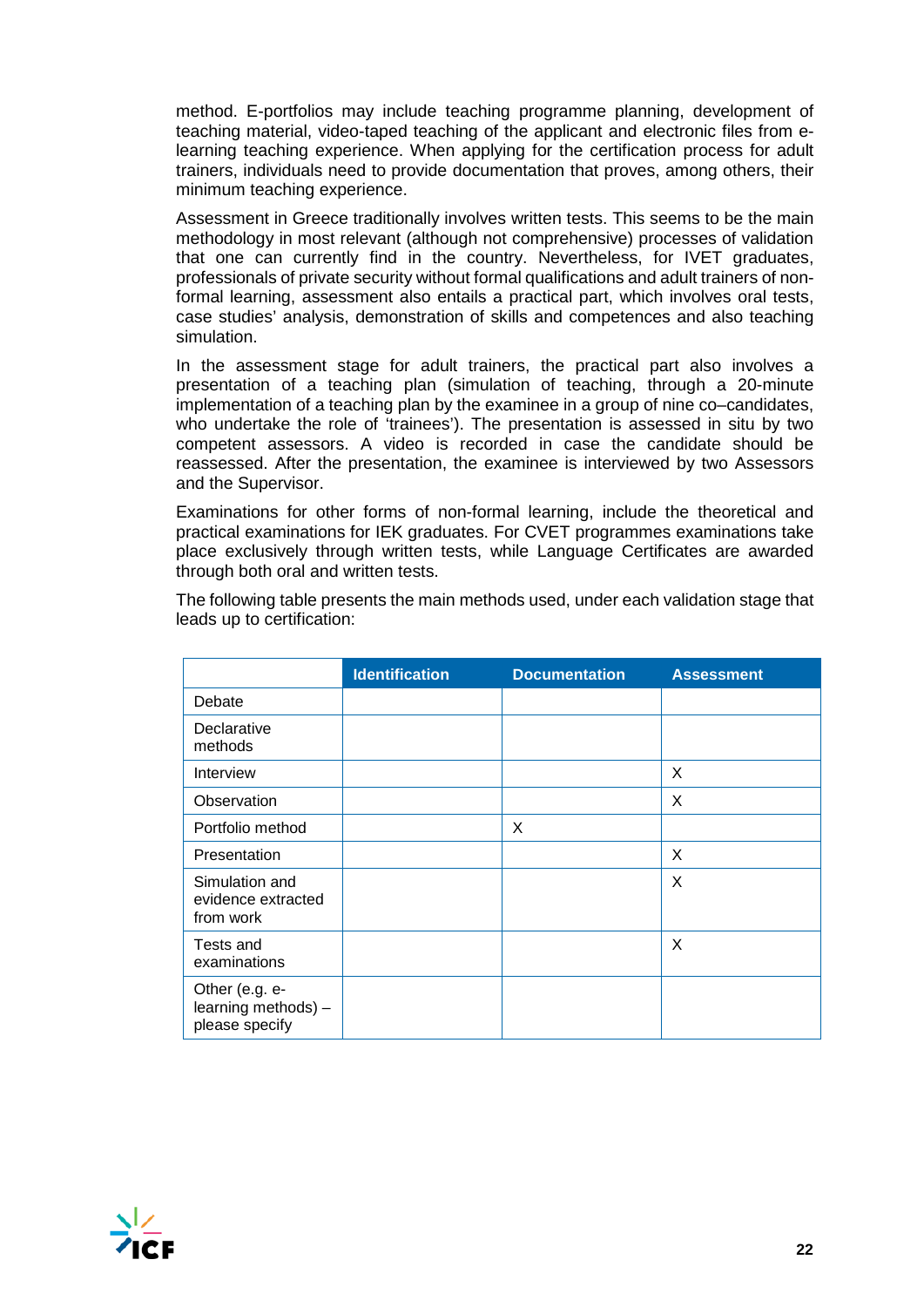# **11 The position of validation in society: visibility and trust**

Developments since 2010 underline that there is a clear focus towards complying with EU frameworks and Directives, while upgrading the existing systems. However, there appears to be a societal and labour market preference for formal qualifications and traditional assessment methods, such as written tests. The lack of validation practices in formal education also underlines this. The authorities emphasise that, given the financial constraints faced during a prolonged economic crisis, developments towards VNFIL have had to be prioritised across multiple sources of learning and have had to focus on validating forms of IVET and CVET, which in any event are defined as nonformal learning in Greece.

As already mentioned above, even though informal and non-formal learning represent a number of learning pathways in Greece, such learning is not adequately valued and recognised in society. In relation to validation of informal learning in particular, a cultural shift would also be required in favour of learning outcomes, to support steps towards recognition and validation.

In terms of specific initiatives:

- EOPPEP is of the view that since the IEK (IVET) examinations have been developed in cooperation with the social partners, this is a reason why the certifications have high acceptance in the private sector.
- The Greek language competence certificate is also recognised in relation to positions in both the public and private sectors.

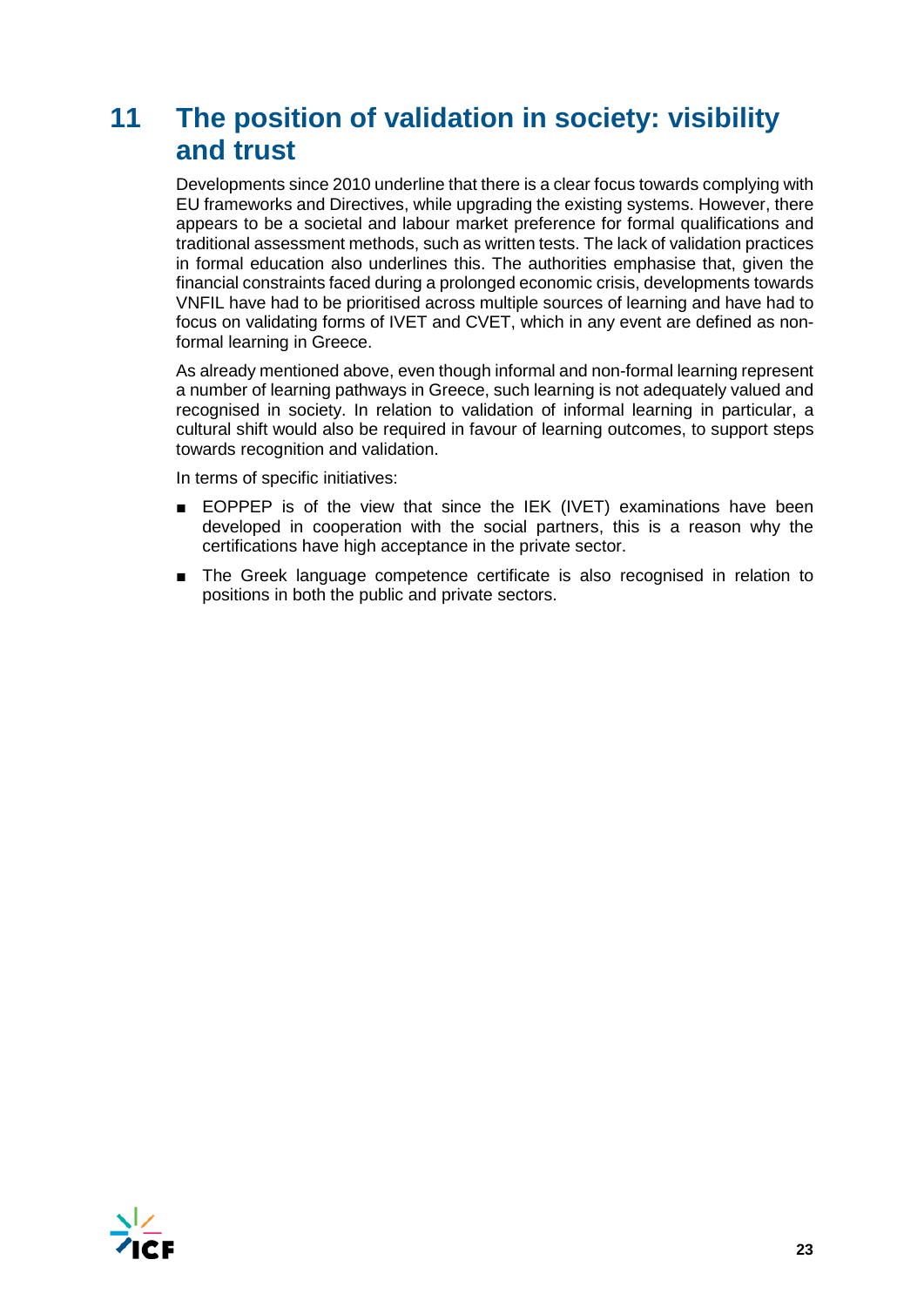#### **12: References**

#### **12.1 References**

#### **Literature**

Education and Training Monitor 2015 Greece, p. 3, Luxembourg: Publications Office of the European Union, 2015

Greece EQF Referencing Report, November 2016, available at: https://ec.europa.eu/ploteus/sites/eaceqf/files/greek\_referencing\_report\_2016.pdf

Government Gazette no. 2844/23.10.2012, Article 3, par. 11; available at <http://www.eoppep.gr/images/EKPAIDEYTES/FEK2844.pdf>

Government Gazette no. 1592/30-9-2010

2009/1992 Law

3191/2003 Law on ESSEEKA

3879/2010 Law

4009/2011 Law

4186/2013 Law

Law 4018/2011, Article 16

Law 4115/2013

Law 4186/2013, amended by Law 4264/2014 and Law 4310/2014

Law 4386/2016Law 4485/2017, amended by Law 4547/2018

Law 4521/2018

MENDI pilot programme of the German-Hellenic Chamber of Commerce https://www.dekraakademie.gr/dual-education-tourism/?lang=en

Ministerial Decision no. ΓΠ/20082/ΦΕΚ Β' 2844/23-10-2012

Ministerial decision in Government Gazette 25 of 10 January 2013 [http://www.eoppep.gr/images/security/Kanonistiko\\_Plaisio\\_neo.pdf](http://www.eoppep.gr/images/security/Kanonistiko_Plaisio_neo.pdf)

National Report regarding the Bologna Process implementation 2009-2012

9296/300 Common Ministerial Decision (B' 749/01.04.2013)

ΑΣ19 οικ.49045/5005 Common Ministerial Decision (Β' 3178/29.11.2012)

411/14/Φ.Γ.9.6.4. Common Ministerial Decision (Β' 21/10.01.2013)

Presidential Decree P.D. 38/2010, which transposes the EU Directive 2005/36/ΕΚ

Presidential Decree P.D. 60/2010

#### **Websites**

Aristotle University Thessaloniki (AUTH), http://diaviou.auth.gr/French

Council of Europe (CoE), Common European Framework of Reference for Languages, http://www.coe.int/t/dg4/linguistic/source/framework\_en.pdf, cited 31.03.2016

Dželalija, M., Methodology for the design and development of Learning Outcomes

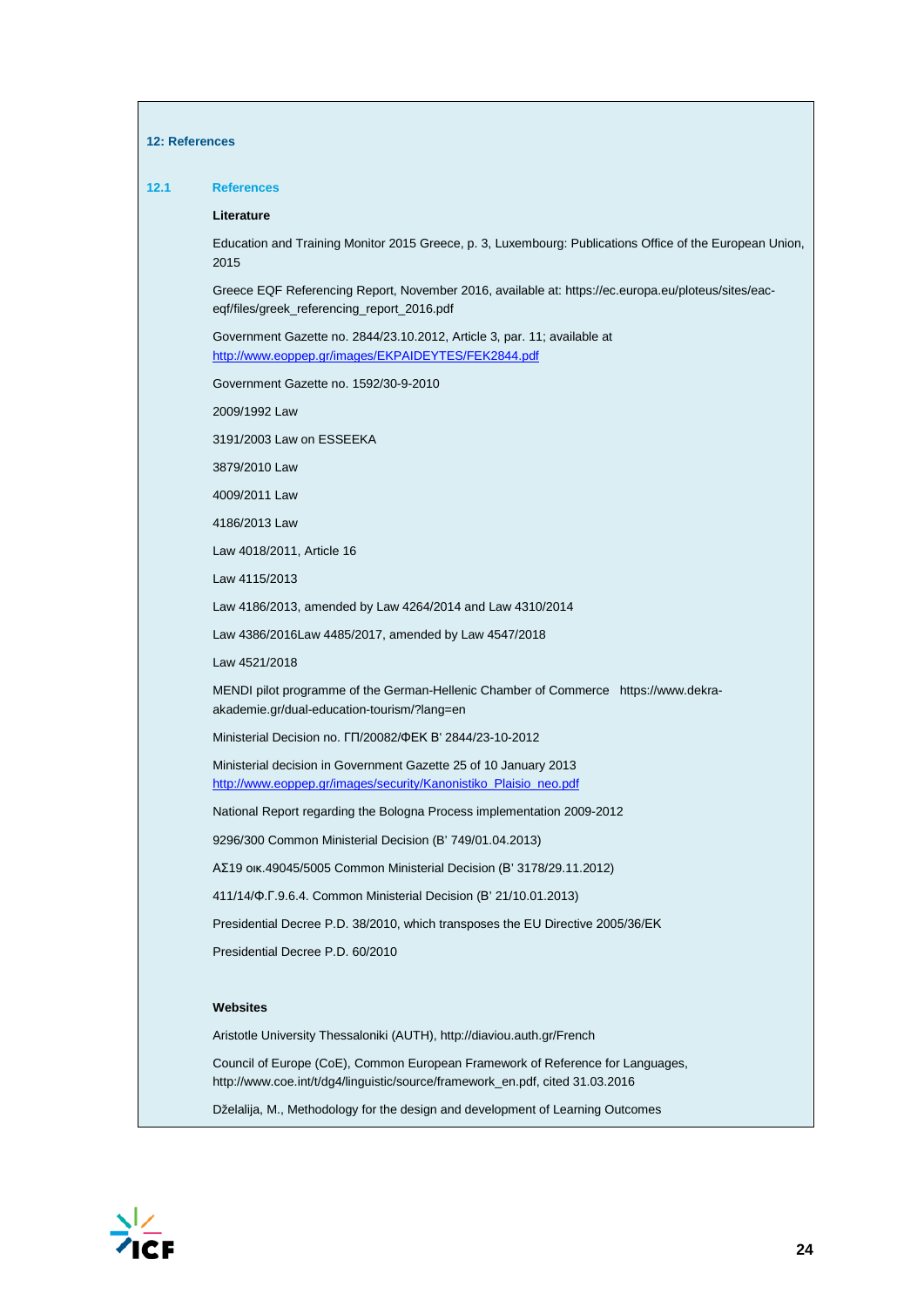EOPPEP a, National Organisation for the Certification of Qualifications and Vocational Guidance (EOPPEP), http://www.eoppep.gr/index.php/el/qualification-certificate/certificate-of-qualifications/certificategraduates EOPPEP b, http://www.eoppep.gr/index.php/el/qualification-certificate/certificate-ofqualifications/development-national-certification-outcomes EOPPEP c, http://www.eoppep.gr/index.php/el/qualification-certificate/figures-accreditation/teachercertification-educational-attainment-lifelong-learning-lll-adult EOPPEP d, http://www.eoppep.gr/index.php/el/structure-and-program-certification/workings EOPPEP e, http://www.eoppep.gr/images/Anakoinwseis/Deltio\_typou\_EOPPEP\_EFQM.pdf EOPPEP f, http://www.eoppep.gr/index.php/el/eoppep/management EOPPEP g, http://e-stadiodromia.eoppep.gr/ EOPPEP h, Methodology for the Certification of Educational Proficiency of Adult Trainers in Non-Formal Learning, http://www.eoppep.gr/images/EKPAIDEYTES/Methodologia.pdf EOPPEP i, http://www.eoppep.gr/index.php/el/securityexams/securitynews/ EOPPEP j, 'Update on the National Qualifications Register' (unpublished). Europass statistics, http://europass.cedefop.europa.eu/Statistics/2.\_Activity\_since\_launch\_by\_country\_and\_language/Europass Statistic Reports SinceLaunch Locale el GR.PDF General Secretariat for Lifelong Learning (GSAE, cited 20.06.2016), http://www.gsae.edu.gr/en/genikiekpaidefsi-enilikon/ellinomatheia/mathe-gia-tin-ellinomatheia Greek Language Centre a, http://www.greeklanguage.gr/certification/node/15 Greek Language Centre b, http://www.greeklanguage.gr/certification/node/4 Greek Red Cross, http://www.samarites.gr/?section=1349&language=el\_GR Hellenic Management Association (EEDE), http://www.eede.gr/ and http://www.eede.gr/pdf/training/epagg\_pistop.pdf Adrianoupolitis, K., 2017, 'Two Year Structures in Higher Education Institutes' article on ipaideia.gr http://www.ipaideia.gr/paideia/oi-dieteis-domes-sta-aei, 29/08/2017 IRIS Lifelong Career Guidance Forum, http://guidanceforum.eoppep.gr/ KEK GSEVEE a, Vocational Training Centre of the Hellenic Confederation of Professionals, Craftsmen & Merchants (KEK GSEVEE), http://www.kekgsevee.gr/images/pdf/bebaiosi1.pdf KEK GSEVEE b, http://www.kekgsevee.gr/energy/401-2011-12-21-12-10-01 KEMEA a, Center for Security Studies (KEMEA), http://www.kemea.gr; http://www.kemea.gr/index.php/en/about-kemea; KEMEA b, http://www.kemea.gr/index.php/el/syxnes-erwthseis/78-kemea-el/262-syxnes-erwthseis21 Lifelong Career Development Portal, http://e-stadiodromia.eoppep.gr/ National Kapodistrian University of Athens (UOA), http://elearn.elke.uoa.gr/elearn/pist\_prog.html PLOIGOS National Database of Learning Opportunities, http://ploigos.eoppep.gr Ploteus Portal on Learning Opportunities and Qualifications in Europe, http://ec.europa.eu/ploteus Unesco Education For All, Greece Report, 2015 University of Pireaus,

http://elearning.xrh.unipi.gr/index.php?option=com\_content&view=article&id=51&Itemid=58